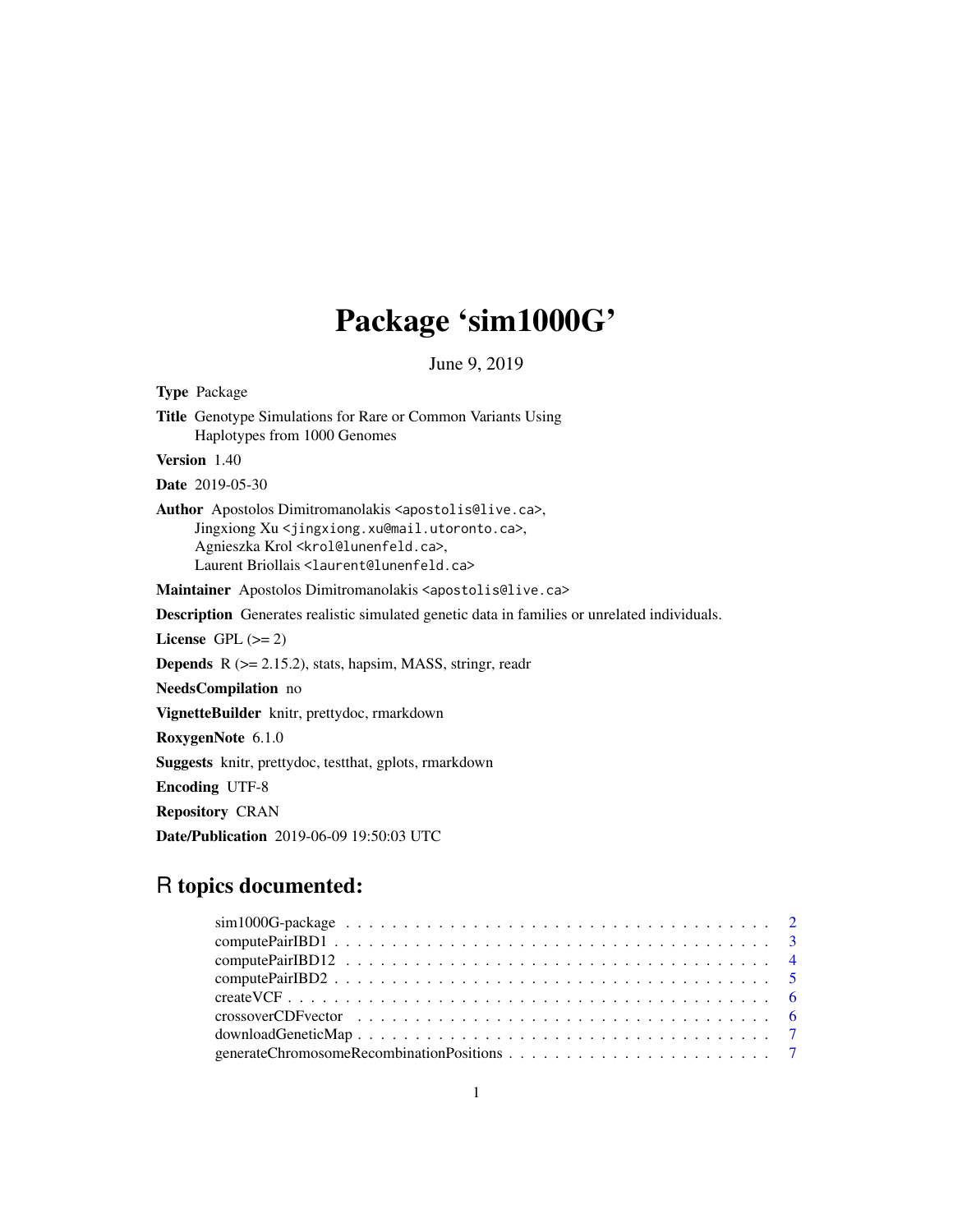<span id="page-1-0"></span>

|       |                | $\overline{9}$ |
|-------|----------------|----------------|
|       |                | 9              |
|       |                |                |
|       |                |                |
|       |                |                |
|       |                |                |
|       | getCM from BP. |                |
|       |                |                |
|       |                |                |
|       |                |                |
|       |                |                |
|       |                |                |
|       |                |                |
|       |                |                |
|       |                |                |
|       |                |                |
|       |                |                |
|       |                |                |
|       |                |                |
|       |                |                |
|       |                |                |
|       |                |                |
|       |                |                |
|       |                |                |
|       |                |                |
| Index |                | 27             |

sim1000G-package *Simulations of rare/common variants using haplotype data from 1000 genomes*

# Description

Documentation and examples can be found at the package directory folder inst / doc or at our github url: https://adimitromanolakis.github.io/sim1000G/ inst/doc/SimulatingFamilyData.html

# Details

See also our github repository page at: https://github.com/adimitromanolakis/sim1000G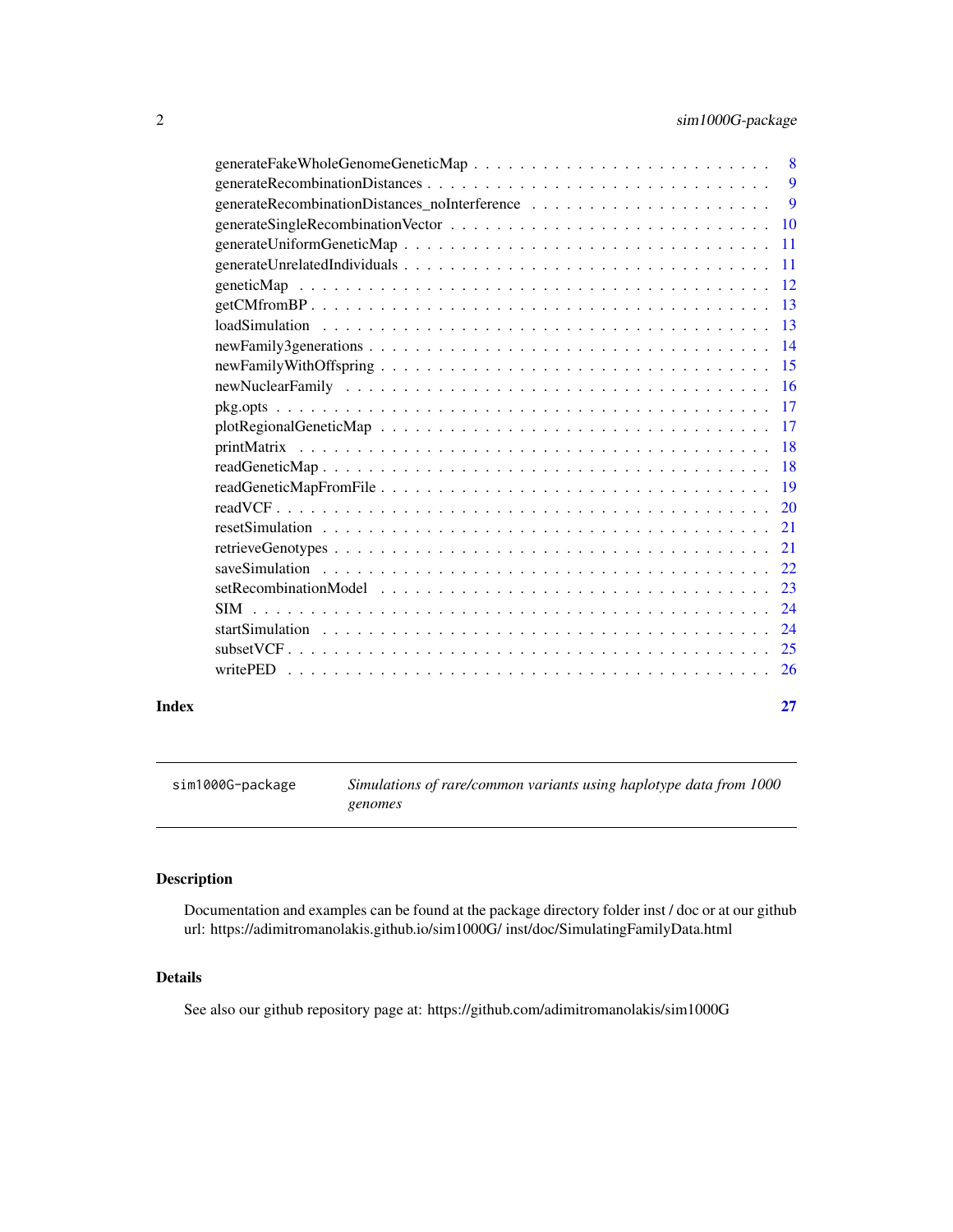<span id="page-2-0"></span>computePairIBD1 *Computes pairwise IBD1 for a specific pair of individuals. See function computePairIBD12 for description.*

#### Description

Computes pairwise IBD1 for a specific pair of individuals. See function computePairIBD12 for description.

#### Usage

computePairIBD1(i, j)

#### **Arguments**

| Index of first individual  |
|----------------------------|
| Index of second individual |

# Value

Mean IBD1 as computed from shared haplotypes

#### Examples

```
library("sim1000G")
```

```
examples_dir = system.file("examples", package = "sim1000G")
vcf_file = file.path(examples_dir, "region.vcf.gz")
vcf = readVCF( vcf_file, maxNumberOfVariants = 100 ,
              min\_maf = 0.12, max\_maf = NA
```
# For realistic data use the function downloadGeneticMap generateUniformGeneticMap()

```
startSimulation(vcf, totalNumberOfIndividuals = 200)
```

```
ped1 = newNuclearFamily(1)
```

```
v = computePairIBD1(1, 3)
```
cat("IBD1 of pair = ",  $v,$  "\n");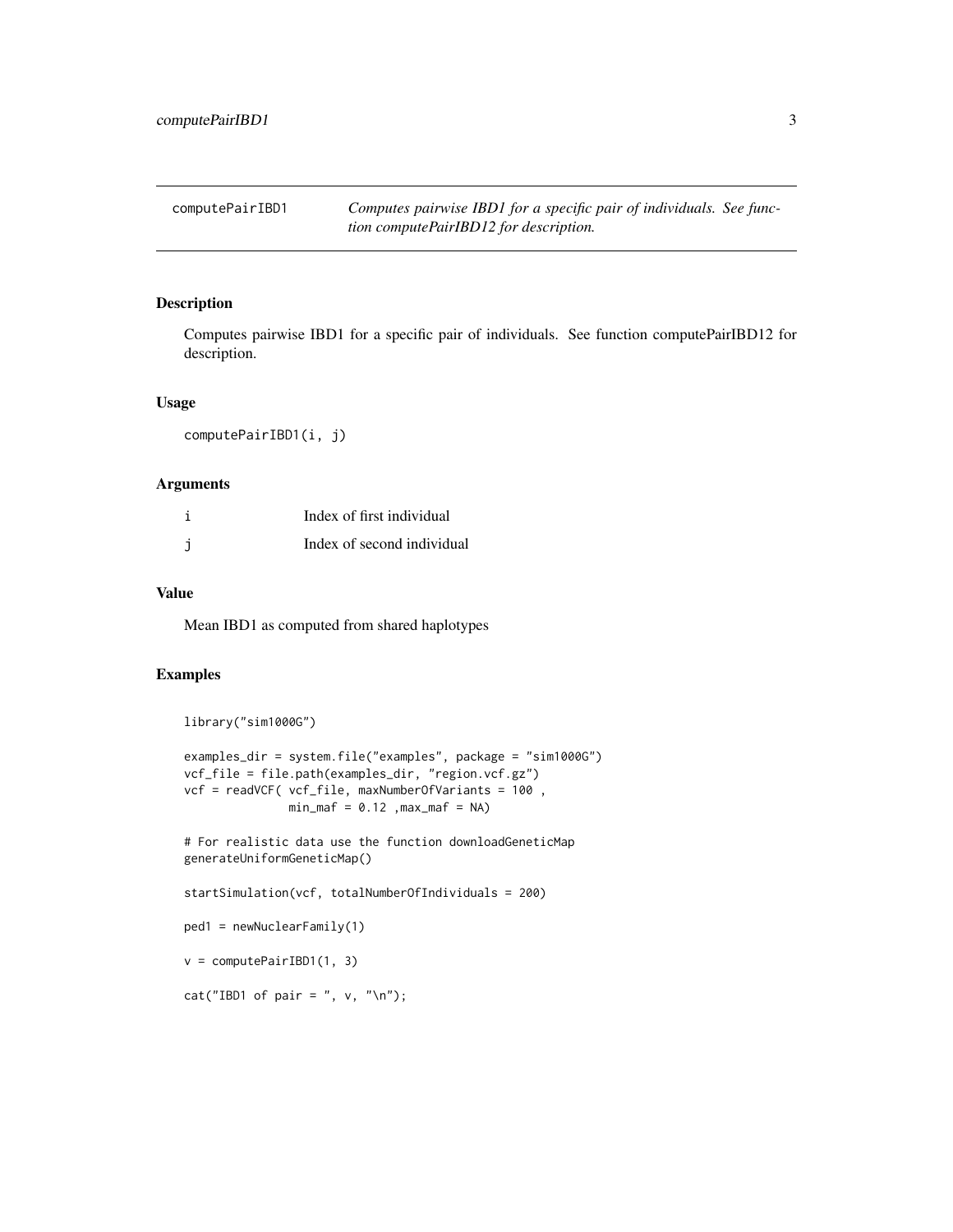<span id="page-3-0"></span>

Computes pairwise IBD1/2 for a specific pair of individuals

# Usage

computePairIBD12(i, j)

# Arguments

| Index of first individual  |
|----------------------------|
| Index of second individual |

#### Value

Mean IBD1 and IBD2 as computed from shared haplotypes

```
library("sim1000G")
examples_dir = system.file("examples", package = "sim1000G")
vcf_file = file.path(examples_dir, "region.vcf.gz")
vcf = readVCF( vcf_file, maxNumberOfVariants = 100 ,
               min\_maf = 0.12, max\_maf = NAgenerateUniformGeneticMap()
startSimulation(vcf, totalNumberOfIndividuals = 200)
ped1 = newNuclearFamily(1)
v = computePairIBD12(1, 3)
cat("IBD1 of pair = ", v[1], "\\n");cat("IBD2 of pair = ", v[2], "\\n");
```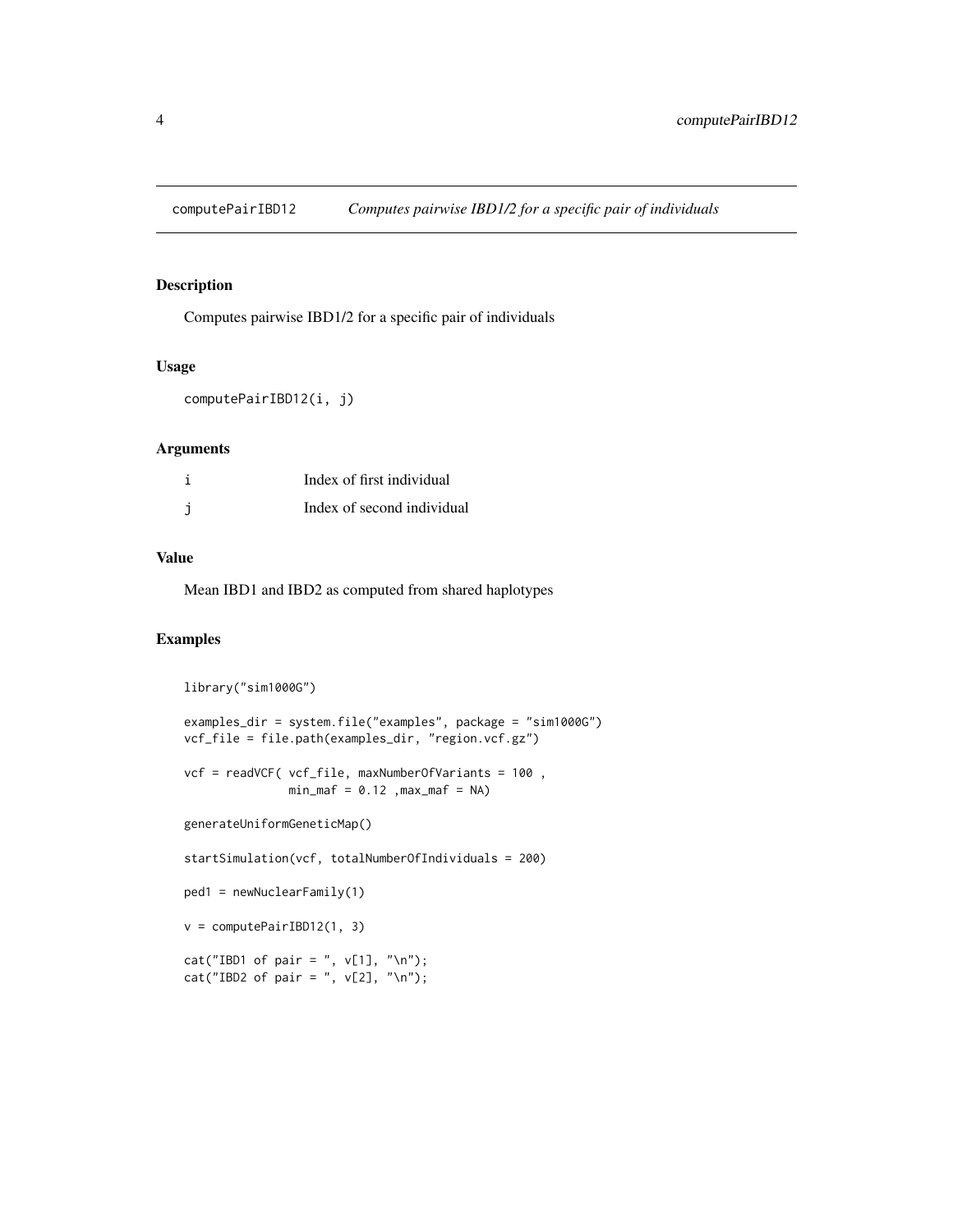<span id="page-4-0"></span>computePairIBD2 *Computes pairwise IBD2 for a specific pair of individuals*

#### Description

Computes pairwise IBD2 for a specific pair of individuals

# Usage

computePairIBD2(i, j)

#### Arguments

| Index of first individual  |
|----------------------------|
| Index of second individual |

#### Value

Mean IBD2 as computed from shared haplotypes

```
library("sim1000G")
examples_dir = system.file("examples", package = "sim1000G")
vcf_file = file.path(examples_dir, "region.vcf.gz")
vcf = readVCF( vcf_file, maxNumberOfVariants = 100 ,
              min\_maf = 0.12, max\_maf = NA# For realistic data use the function downloadGeneticMap
generateUniformGeneticMap()
startSimulation(vcf, totalNumberOfIndividuals = 200)
ped1 = newNuclearFamily(1)
v = computePairIBD2(1, 3)
cat("IBD2 of pair = ", v, "\n");
```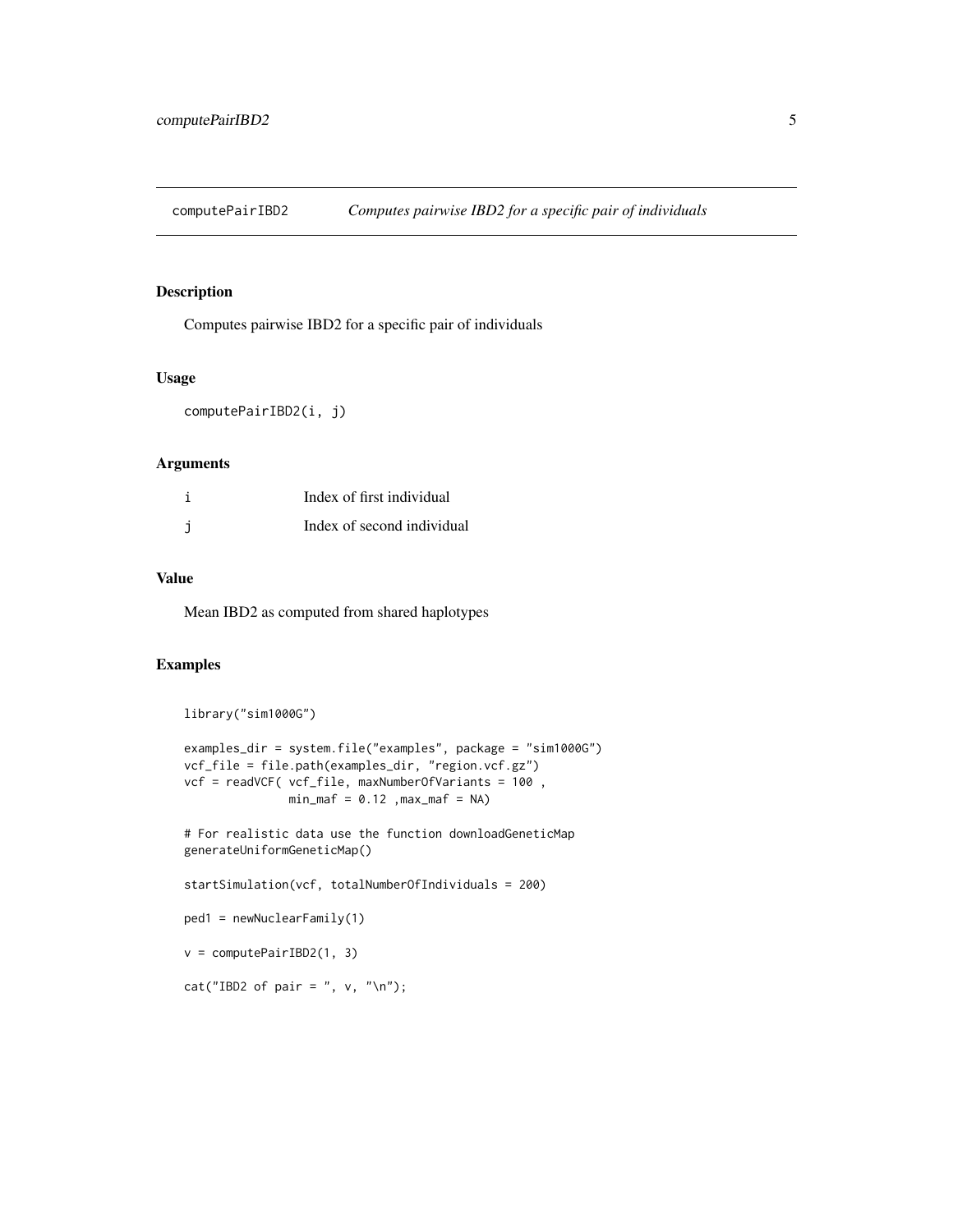<span id="page-5-0"></span>createVCF *Creates a regional vcf file using bcftools to extract a region from 1000 genomes vcf files*

# Description

Creates a regional vcf file using bcftools to extract a region from 1000 genomes vcf files

#### Usage

createVCF()

#### Value

none

crossoverCDFvector *Contains recombination model information.*

# Description

This vector contains the density between two recombination events, as a cumulative density function.

# Usage

```
crossoverCDFvector
```
# Format

An object of class logical of length 1.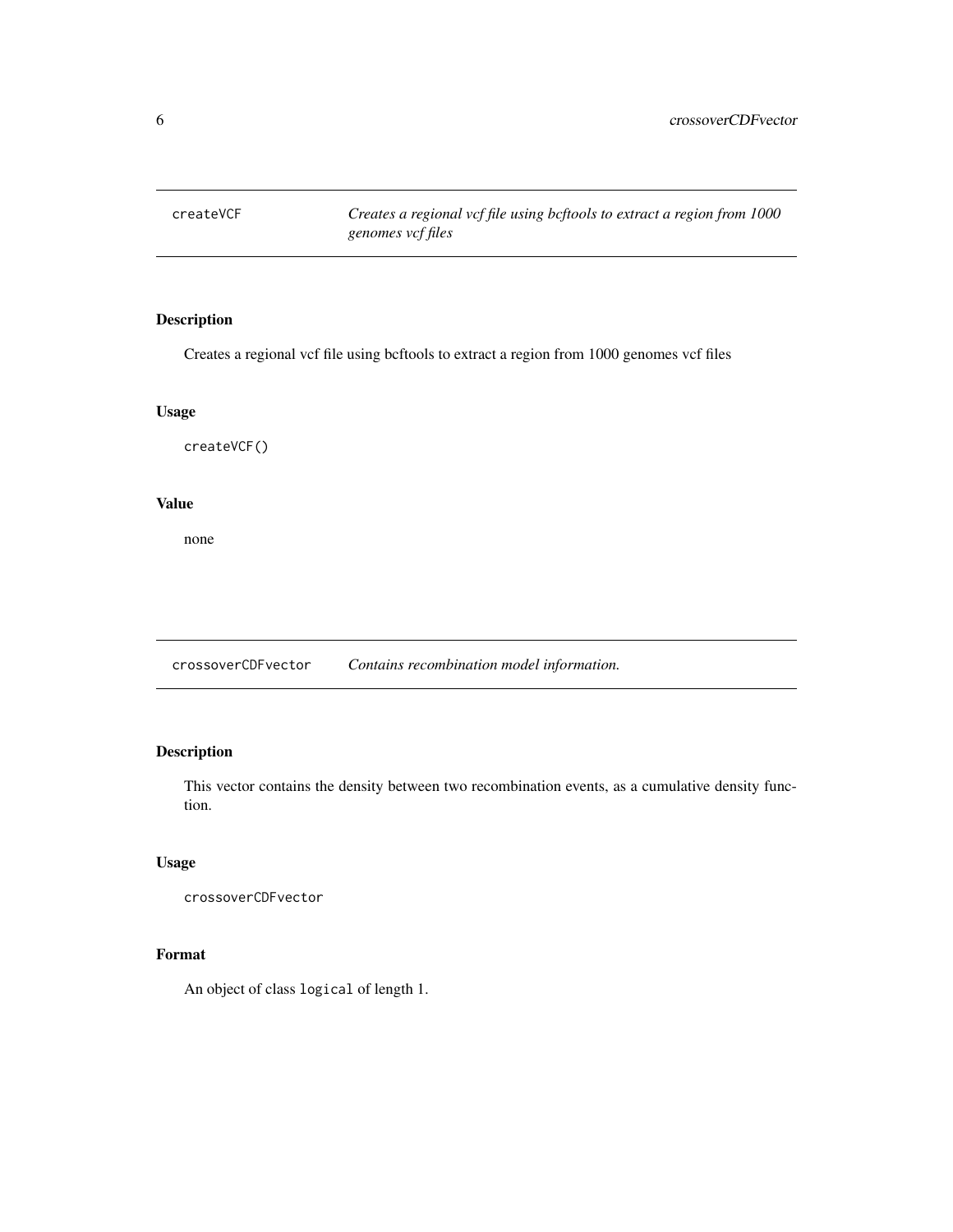<span id="page-6-0"></span>downloadGeneticMap *Downloads a genetic map for a particular chromosome under GRCh37 coordinates for use with sim1000G.*

#### Description

Downloads a genetic map for a particular chromosome under GRCh37 coordinates for use with sim1000G.

#### Usage

downloadGeneticMap(chromosome, dir = NA)

#### **Arguments**

| chromosome | Chromosome number to download recombination distances from.         |
|------------|---------------------------------------------------------------------|
| dir        | Directory to save the genetic map to (default: temporary directory) |

# Examples

downloadGeneticMap(22, dir=tempdir() )

generateChromosomeRecombinationPositions *Generates a recombination vector arising from one meiotic event. The origin of segments is coded as (0 - haplotype1 , 1 - haplotype2 )*

#### Description

Generates a recombination vector arising from one meiotic event. The origin of segments is coded as (0 - haplotype1 , 1 - haplotype2 )

# Usage

generateChromosomeRecombinationPositions(chromosomeLength = 500)

#### Arguments

chromosomeLength

The length of the region in cm.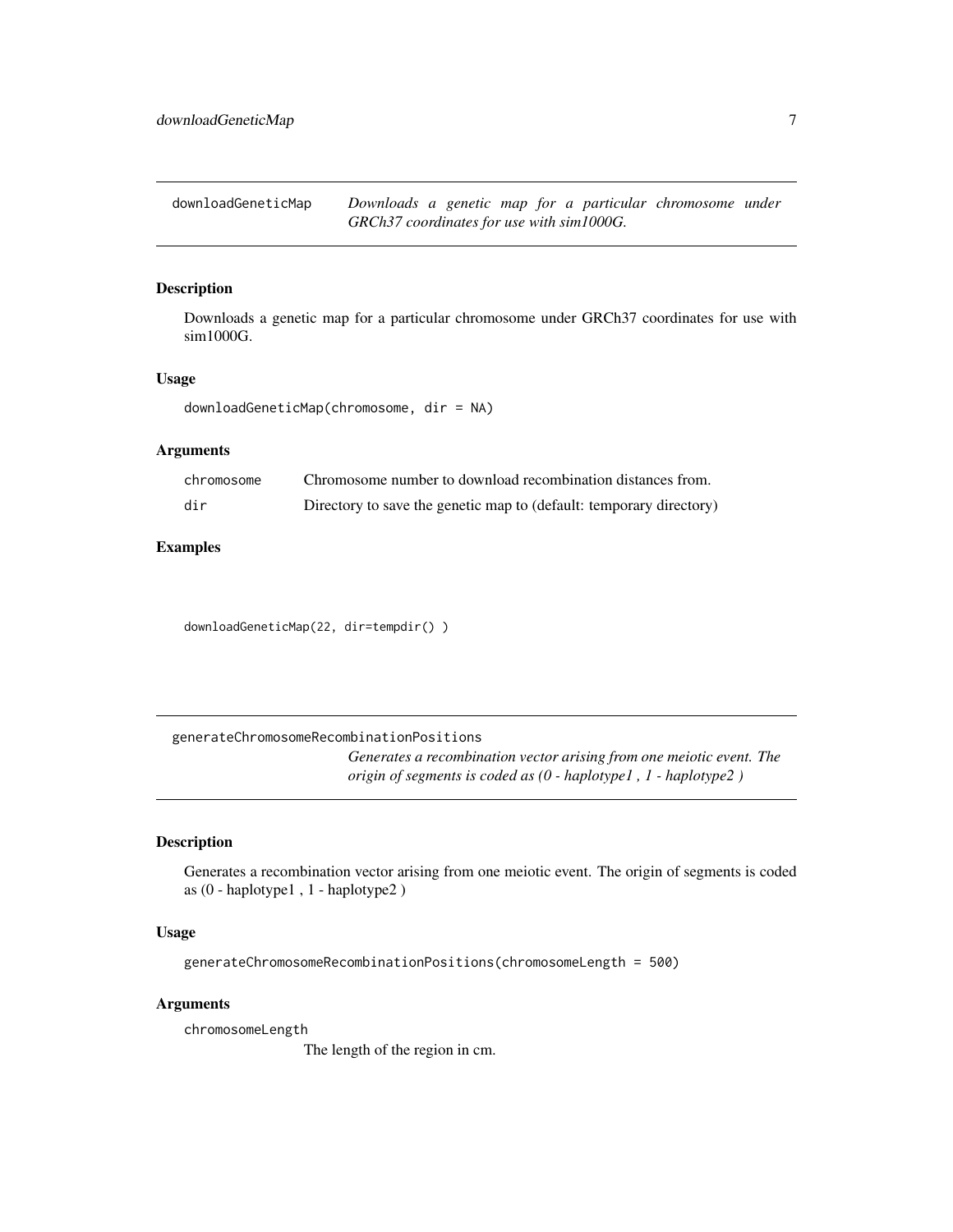# Examples

library("sim1000G")

```
# generate a recombination events for chromosome 4
readGeneticMap(4)
generateChromosomeRecombinationPositions(500)
```
generateFakeWholeGenomeGeneticMap

*Generates a fake genetic map that spans the whole genome.*

# Description

Generates a fake genetic map that spans the whole genome.

# Usage

```
generateFakeWholeGenomeGeneticMap(vcf)
```
#### Arguments

vcf A vcf file read by function readVCF.

```
library("sim1000G")
```

```
examples_dir = system.file("examples", package = "sim1000G")
vcf_file = sprintf("%s/region.vcf.gz", examples_dir)
vcf = readVCF( vcf_file, maxNumberOfVariants = 100 ,
               min\_maf = 0.12, max\_maf = NA# For realistic data use the function
# downloadGeneticMap
generateFakeWholeGenomeGeneticMap(vcf)
```

```
pdf(file=tempfile())
plotRegionalGeneticMap(seq(1e6,100e6,by=1e6/2))
dev.off()
```
<span id="page-7-0"></span>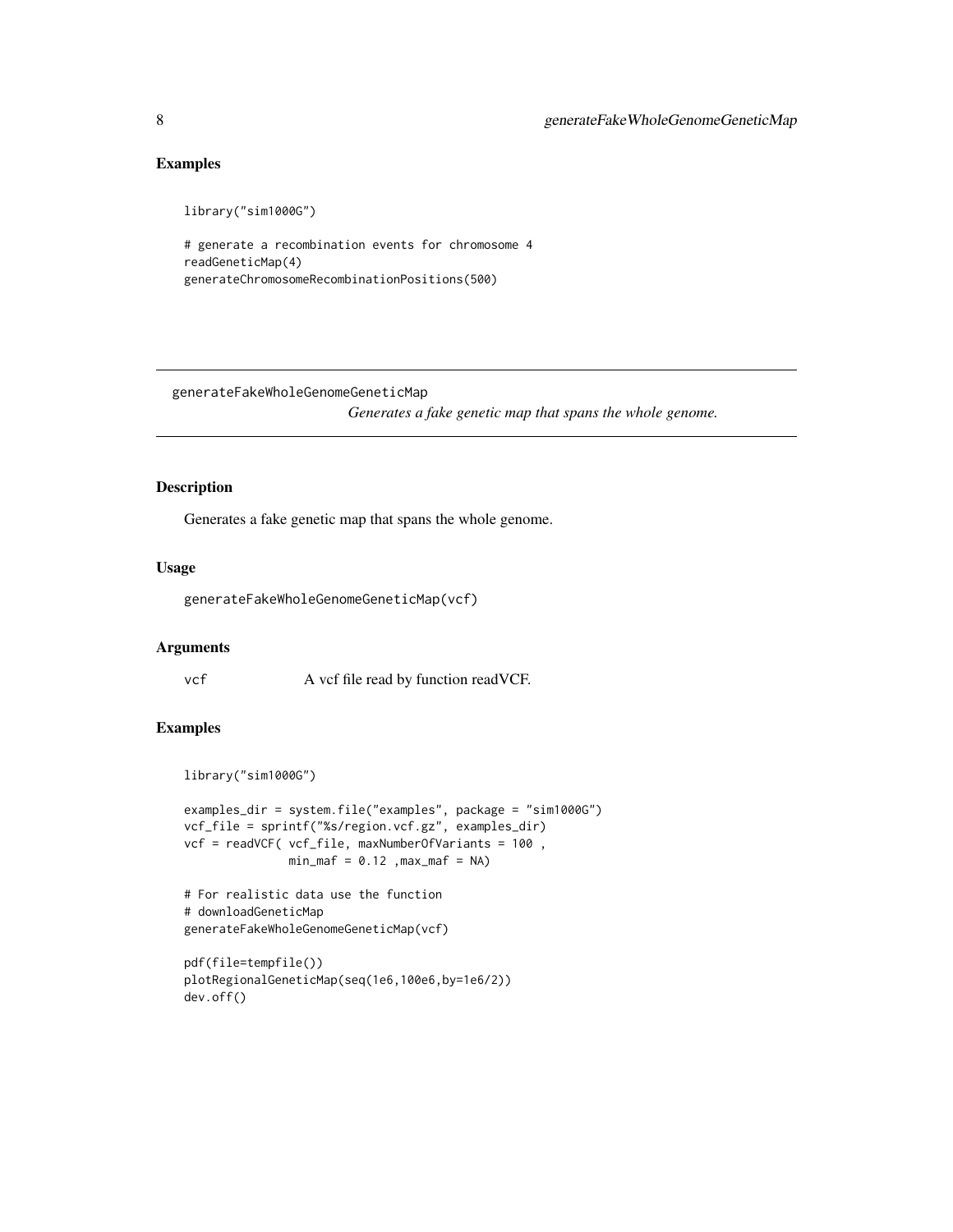<span id="page-8-0"></span>*Generate inter-recombination distances using a chi-square model. Note this are the distances between two succesive recombination events and not the absolute positions of the events. To generate the locations of the recombination events see the example below.*

#### Description

Generate inter-recombination distances using a chi-square model. Note this are the distances between two succesive recombination events and not the absolute positions of the events. To generate the locations of the recombination events see the example below.

#### Usage

```
generateRecombinationDistances(n)
```
#### Arguments

n Number of distances to generate

#### Value

vector of distances between two recombination events.

#### Examples

library("sim1000G")

distances = generateRecombinationDistances(20)

positions\_of\_recombination = cumsum(distances)

if(0) hist(generateRecombinationDistances(20000),n=100)

generateRecombinationDistances\_noInterference *Generate recombination distances using a no-interference model.*

# Description

Generate recombination distances using a no-interference model.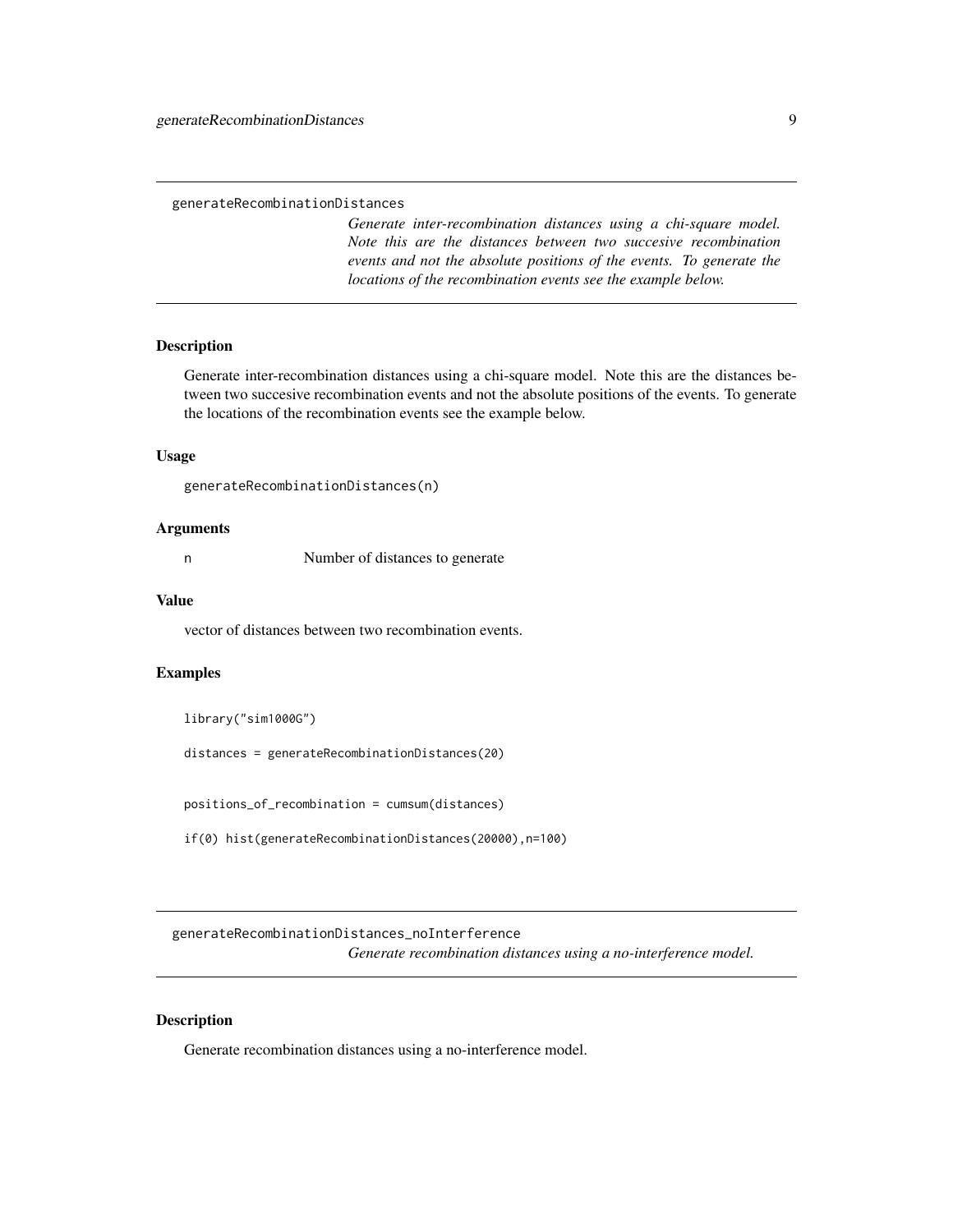#### Usage

generateRecombinationDistances\_noInterference(n)

#### Arguments

n Number of distances to generate

# Value

recombination distances in centimorgan

#### Examples

```
library("sim1000G")
mean ( generateRecombinationDistances_noInterference ( 200 ) )
```
#### generateSingleRecombinationVector

*Genetates a recombination vector arising from one meiotic event. The origin of segments is coded as (0 - haplotype1 , 1 - haplotype2 )*

#### Description

Genetates a recombination vector arising from one meiotic event. The origin of segments is coded as (0 - haplotype1 , 1 - haplotype2 )

#### Usage

generateSingleRecombinationVector(cm)

#### Arguments

cm The length of the region that we want to generate recombination distances.

```
library("sim1000G")
```

```
examples_dir = system.file("examples", package = "sim1000G")
vcf_file = file.path(examples_dir, "region.vcf.gz")
vcf = readVCF( vcf_file, maxNumberOfVariants = 100 ,
              min\_maf = 0.12, max\_maf = NA
```

```
# For realistic data use the function downloadGeneticMap
generateUniformGeneticMap()
generateSingleRecombinationVector( 1:100 )
```
<span id="page-9-0"></span>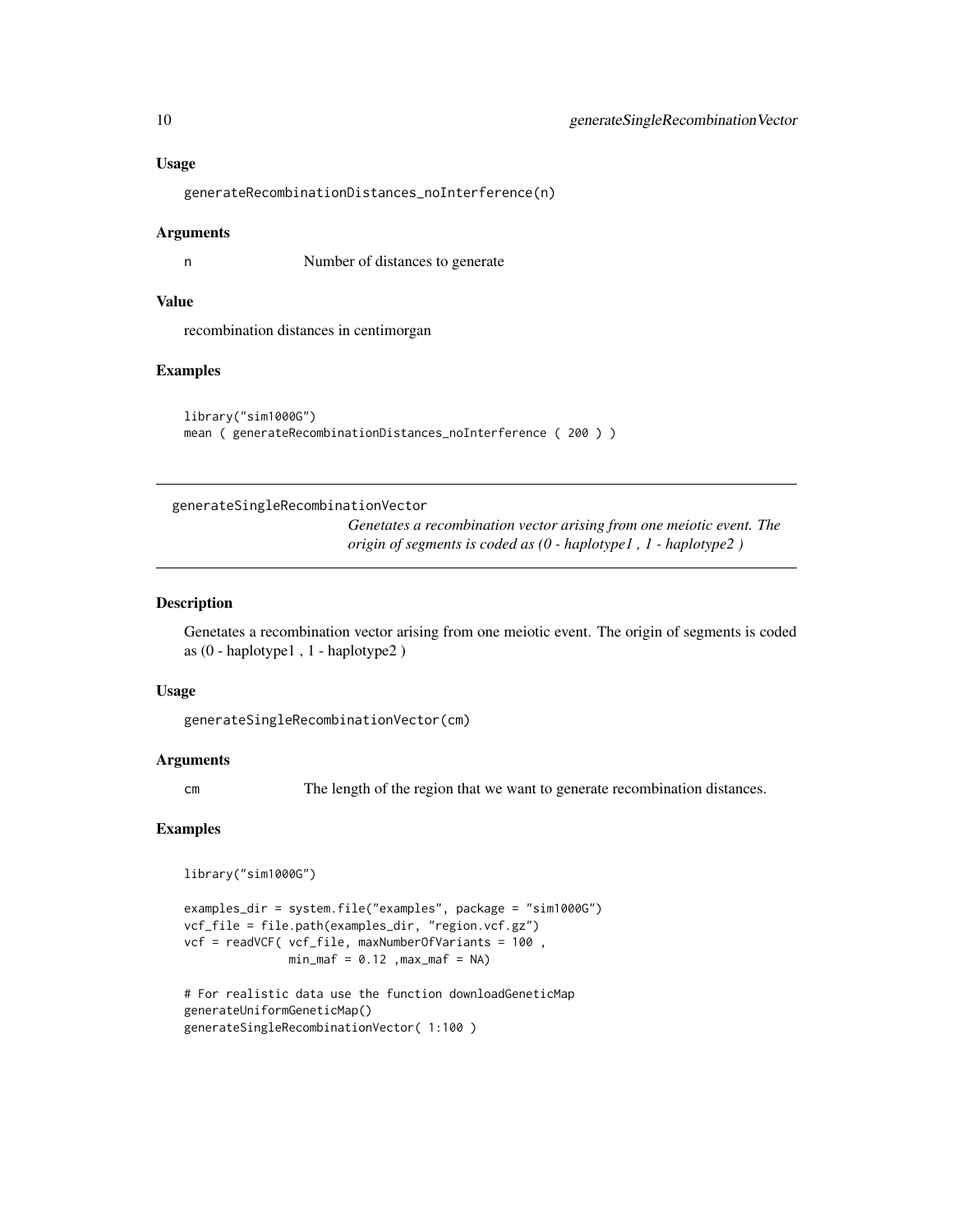<span id="page-10-0"></span>generateUniformGeneticMap

*Generates a uniform genetic map.*

#### Description

Generates a uniform genetic map by approximating 1 cm / Mbp. Only used for examples.

#### Usage

```
generateUniformGeneticMap()
```
# Examples

library("sim1000G")

```
examples_dir = system.file("examples", package = "sim1000G")
vcf_file = sprintf("%s/region.vcf.gz", examples_dir)
vcf = readVCF( vcf_file, maxNumberOfVariants = 100 ,
              min\_maf = 0.12, max\_maf = NA
```
# For realistic data use the function readGeneticMap generateUniformGeneticMap()

```
pdf(file=tempfile())
plotRegionalGeneticMap(seq(1e6,100e6,by=1e6/2))
dev.off()
```
generateUnrelatedIndividuals

*Generates variant data for n unrelated individuals*

# Description

Generates variant data for n unrelated individuals

#### Usage

generateUnrelatedIndividuals(N = 1)

#### Arguments

N how many individuals to generate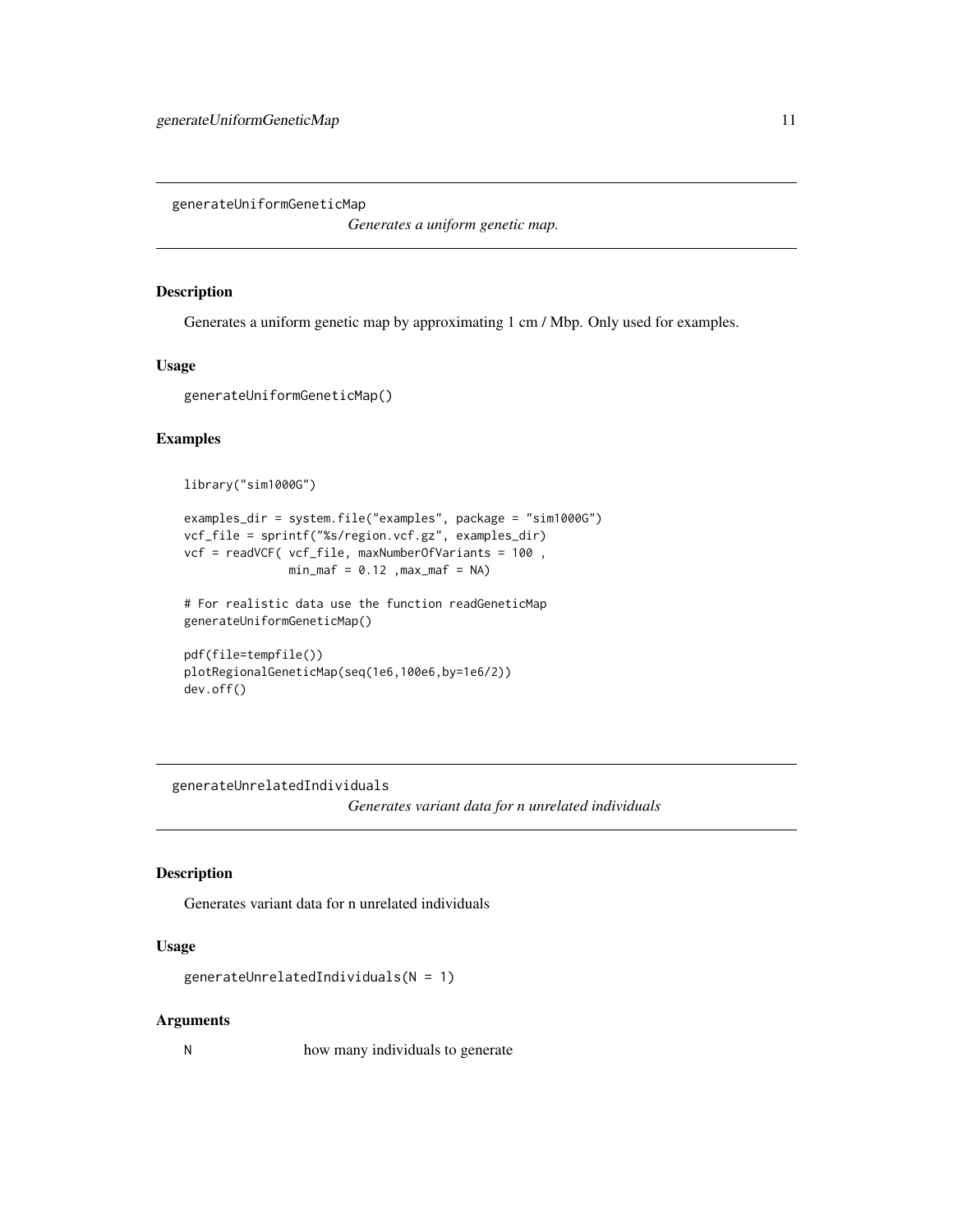#### <span id="page-11-0"></span>Value

IDs of the generated individuals

# Examples

```
library("sim1000G")
examples_dir = system.file("examples", package = "sim1000G")
vcf_file = file.path(examples_dir, "region.vcf.gz")
vcf = readVCF( vcf_file, maxNumberOfVariants = 100 , min_maf = 0.12)
genetic_map_of_region =
   system.file("examples",
     "chr4-geneticmap.txt",
     package = "sim1000G")
readGeneticMapFromFile(genetic_map_of_region)
startSimulation(vcf, totalNumberOfIndividuals = 1200)
ids = generateUnrelatedIndividuals(20)
# See also the documentation on our github page
```
geneticMap *Holds the genetic map information that is used for simulations.*

# Description

Holds the genetic map information that is used for simulations.

#### Usage

geneticMap

#### Format

An object of class environment of length 0.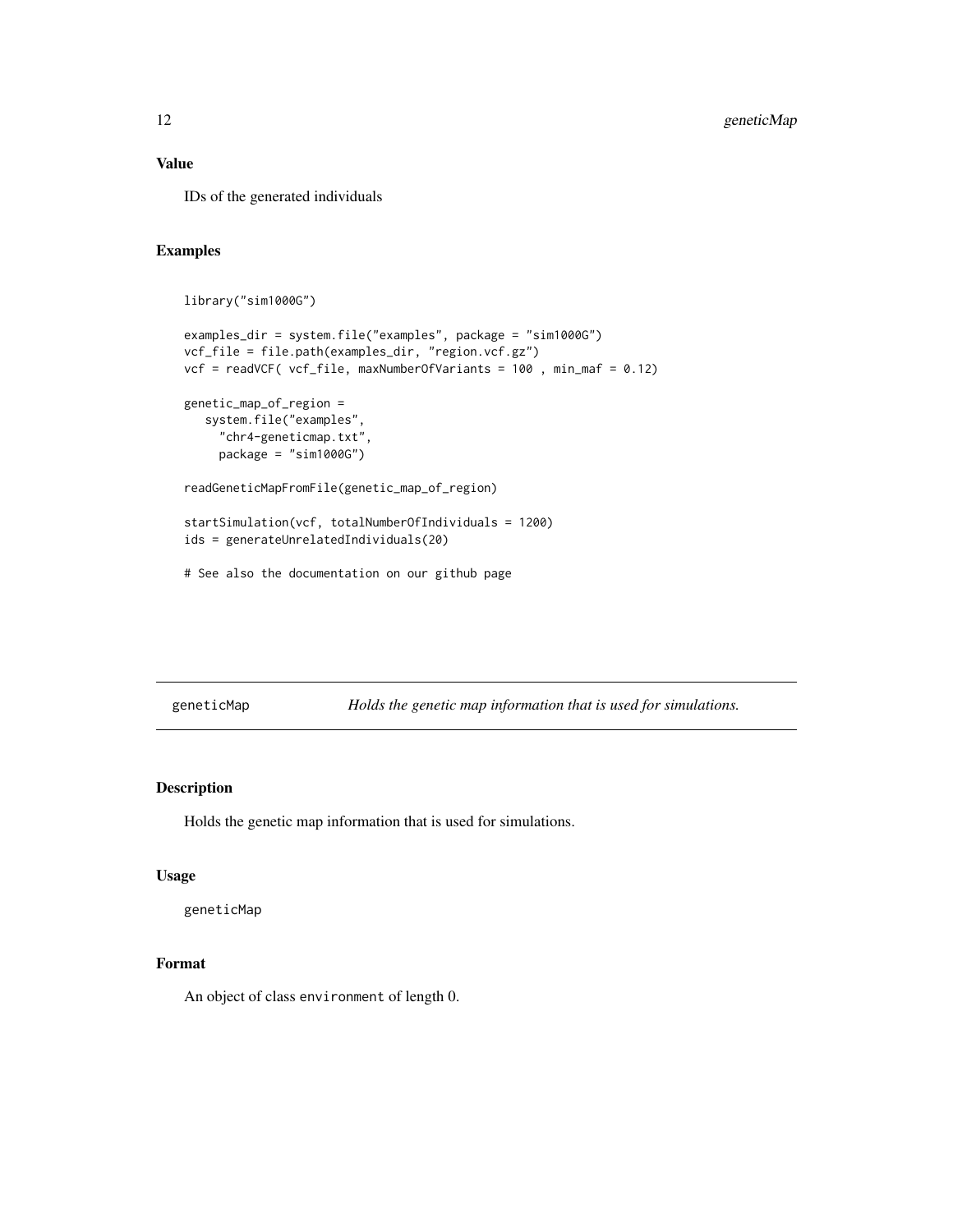<span id="page-12-0"></span>getCMfromBP *Converts centimorgan position to base-pair. Return a list of centimorgan positions that correspond to the bp vector (in basepairs).*

#### Description

Converts centimorgan position to base-pair. Return a list of centimorgan positions that correspond to the bp vector (in basepairs).

#### Usage

getCMfromBP(bp)

#### Arguments

bp vector of base-pair positions

#### Examples

library("sim1000G")

```
examples_dir = system.file("examples", package = "sim1000G")
vcf_file = sprintf("%s/region.vcf.gz", examples_dir)
vcf = readVCF( vcf_file, maxNumberOfVariants = 100,
  min\_maf = 0.12# For realistic data use the function downloadGeneticMap
generateUniformGeneticMap()
```

```
getCMfromBP(seq(1e6,100e6,by=1e6))
```

| loadSimulation | Load some previously saved simulation data by function saveSimula- |
|----------------|--------------------------------------------------------------------|
|                | tion                                                               |

#### Description

Load some previously saved simulation data by function saveSimulation

#### Usage

```
loadSimulation(id)
```
#### Arguments

id Name the simulation to load which was previously saved by saveSimulation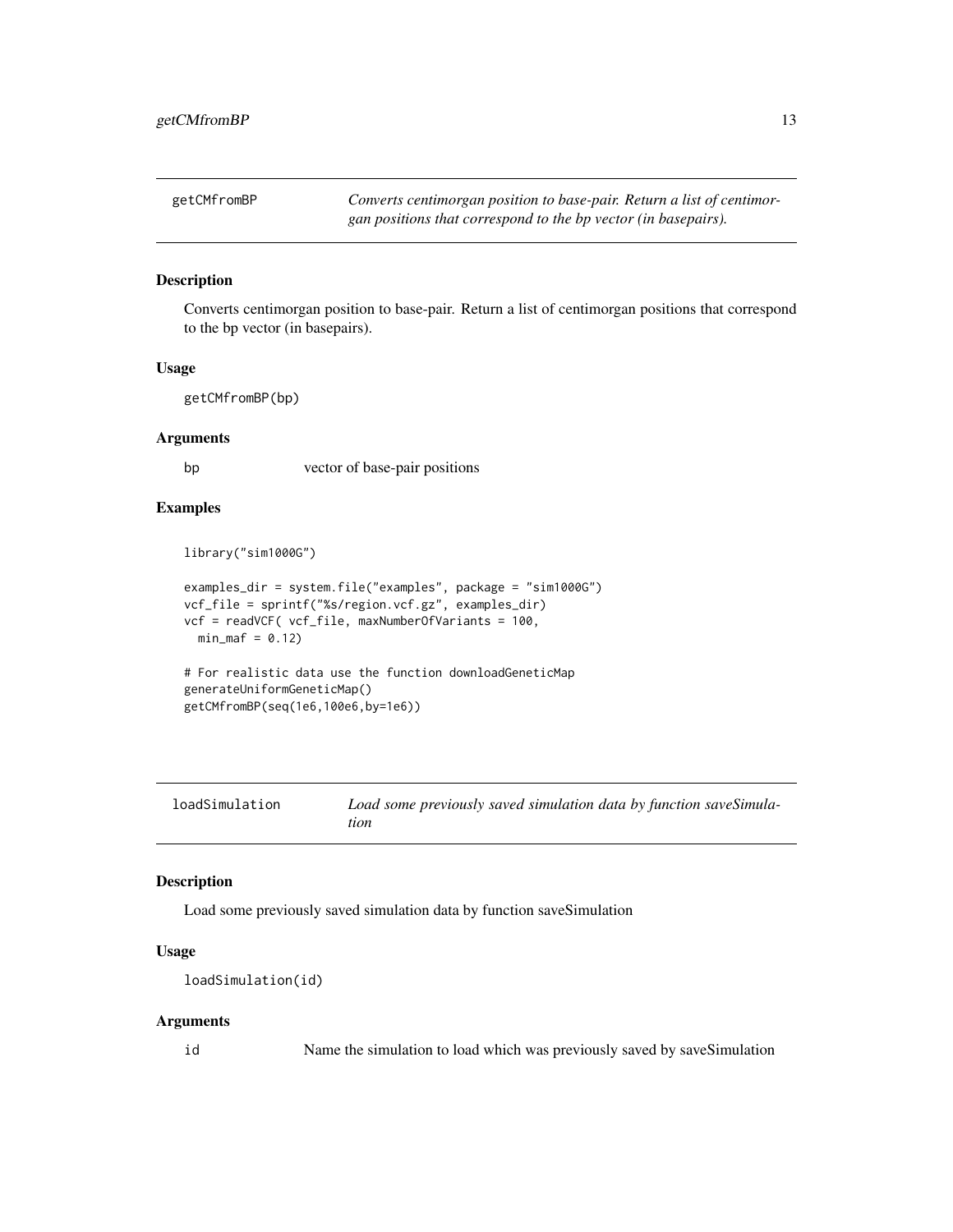# Examples

```
examples_dir = system.file("examples", package = "sim1000G")
vcf_file = file.path(examples_dir, "region.vcf.gz")
vcf = readVCF( vcf_file, maxNumberOfVariants = 100 ,
           min\_maf = 0.12, max\_maf = NA# For a realistic genetic map
# use the function readGeneticMap
generateUniformGeneticMap()
startSimulation(vcf, totalNumberOfIndividuals = 200)
ped1 = newNuclearFamily(1)
saveSimulation("sim1")
vcf = readVCF( vcf_file, maxNumberOfVariants = 100 ,
               min\_maf = 0.02, max\_maf = 0.5startSimulation(vcf, totalNumberOfIndividuals = 200)
saveSimulation("sim2")
loadSimulation("sim1")
```
newFamily3generations *Generates genotype data for a family of 3 generations*

#### Description

Generates genotype data for a family of 3 generations

#### Usage

```
newFamily3generations(familyid, noffspring2 = 2, noffspring3 = c(1, 1))
```
#### Arguments

| familyid    | What will be the family id (for example: 100)                      |
|-------------|--------------------------------------------------------------------|
| noffspring2 | Number of offspring in generation 2                                |
| noffspring3 | Number of offspring in generation 3 (vector of length noffspring2) |

<span id="page-13-0"></span>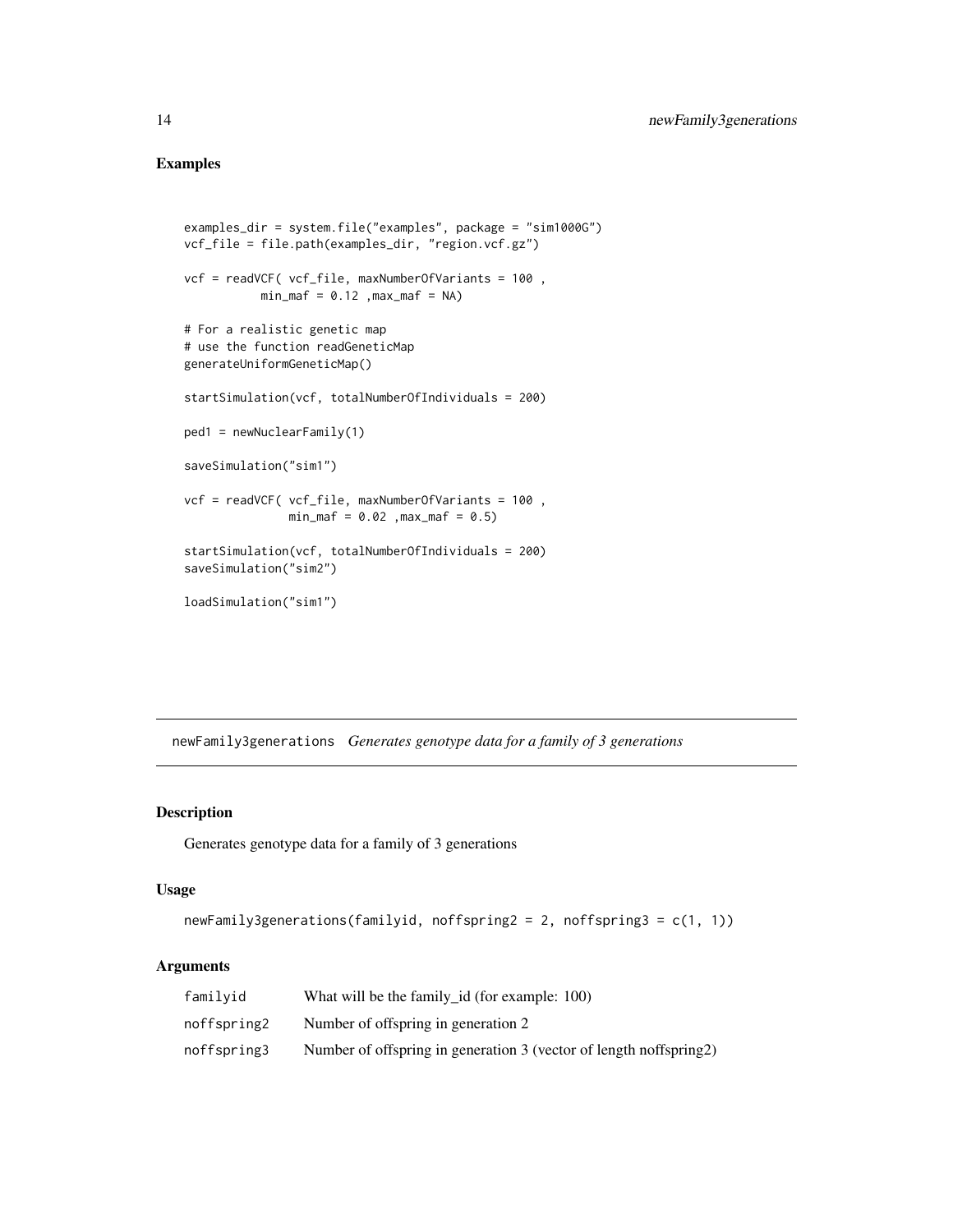# <span id="page-14-0"></span>Value

family structure object

# Examples

```
library("sim1000G")
```

```
examples_dir = system.file("examples", package = "sim1000G")
vcf_file = file.path(examples_dir, "region.vcf.gz")
vcf = readVCF( vcf_file, maxNumberOfVariants = 100 ,
               min\_maf = 0.12, max\_maf = NA
```
generateUniformGeneticMap()

```
startSimulation(vcf, totalNumberOfIndividuals = 200)
```

```
ped_line = newFamily3generations(12, 3, c(3,3,2) )
```
newFamilyWithOffspring

```
Simulates genotypes for 1 family with n offspring
```
# Description

Simulates genotypes for 1 family with n offspring

# Usage

```
newFamilyWithOffspring(family_id, noffspring = 2)
```
# Arguments

| family_id  | What will be the family_id (for example: 100)   |
|------------|-------------------------------------------------|
| noffspring | Number of offsprings that this family will have |

#### Value

family structure object

# Examples

ped\_line = newFamilyWithOffspring(10,3)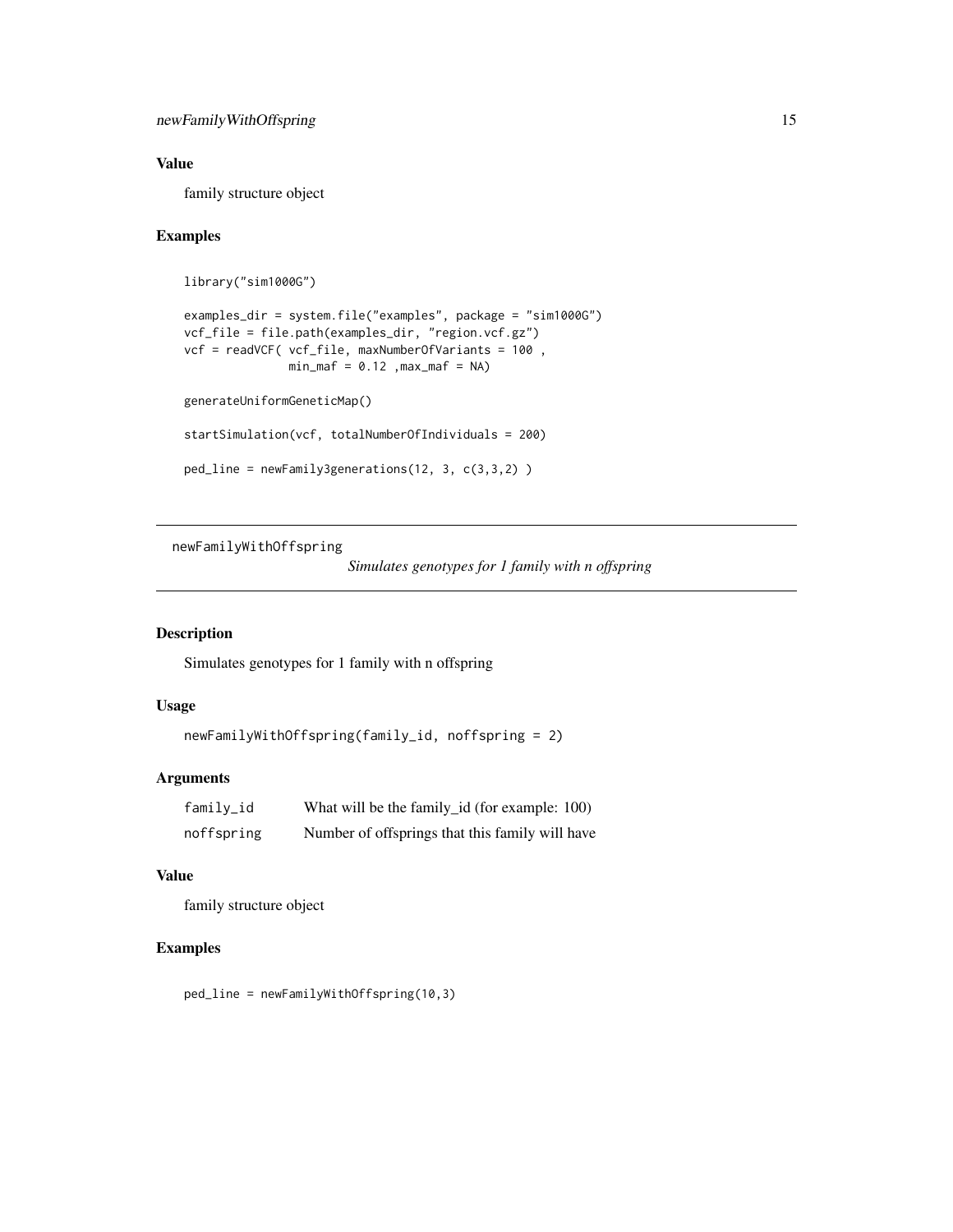<span id="page-15-0"></span>newNuclearFamily *Simulates genotypes for 1 family with 1 offspring*

# Description

Simulates genotypes for 1 family with 1 offspring

#### Usage

```
newNuclearFamily(family_id)
```
# Arguments

family\_id What will be the family\_id (for example: 100)

#### Value

family structure object

# Examples

library("sim1000G")

```
examples_dir = system.file("examples", package = "sim1000G")
vcf_file = file.path(examples_dir, "region.vcf.gz")
vcf = readVCF( vcf_file, maxNumberOfVariants = 100 ,
  min\_maf = 0.12, max\_maf = NAgenetic_map_of_region = system.file("examples",
   "chr4-geneticmap.txt",
   package = "sim1000G")
readGeneticMapFromFile(genetic_map_of_region)
startSimulation(vcf, totalNumberOfIndividuals = 1200)
fam1 = newNuclearFamily(1)
fam2 = newNuclearFamily(2)
```
# See also the documentation on our github page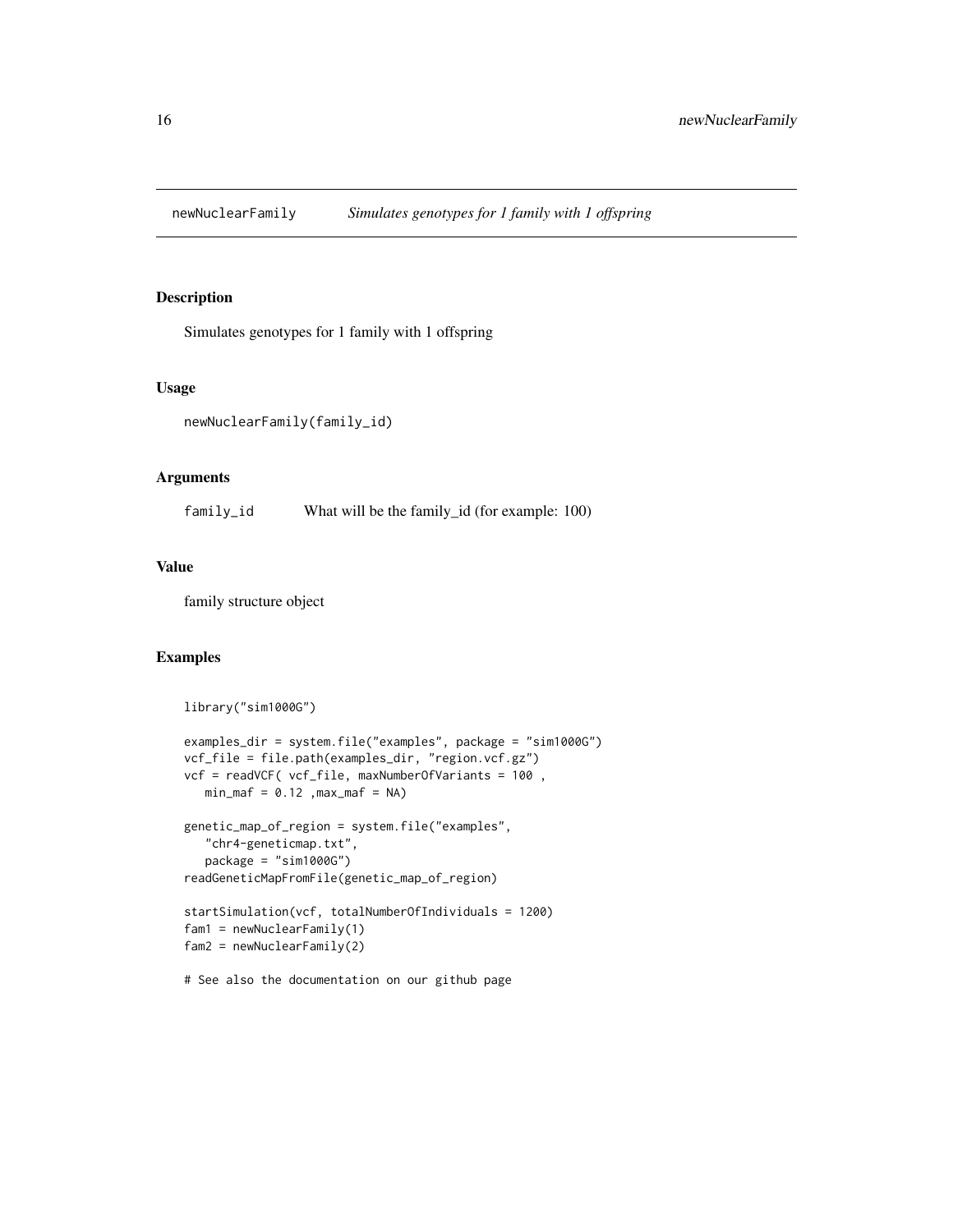<span id="page-16-0"></span>

Holds general package options

#### Usage

pkg.opts

# Format

An object of class environment of length 1.

plotRegionalGeneticMap

*Generates a plot of the genetic map for a specified region.*

# Description

The plot shows the centimorgan vs base-pair positions. The position of markers that have been read is also depicted as vertical lines

#### Usage

```
plotRegionalGeneticMap(bp)
```
# Arguments

| bp | Vector of base-pair positions to generate a plot for library ( $\text{sim}1000\text{G}$ )                                                                                                  |
|----|--------------------------------------------------------------------------------------------------------------------------------------------------------------------------------------------|
|    | examples $\text{dir} = \text{system.file}$ ("examples", package = "sim1000G") vcf $\text{file} = \text{spring}$ "<br>$vcf = readVCF$ (vcf file, maxNumberOfVariants = 100, min maf = 0.12) |
|    | # For realistic data use the function readGeneticMap generateUniformGenet-<br>icMap()                                                                                                      |
|    | $pdf(file = tempfile())$ plotRegionalGeneticMap(seq(1e6,100e6,by=1e6/2)) dev.off()                                                                                                         |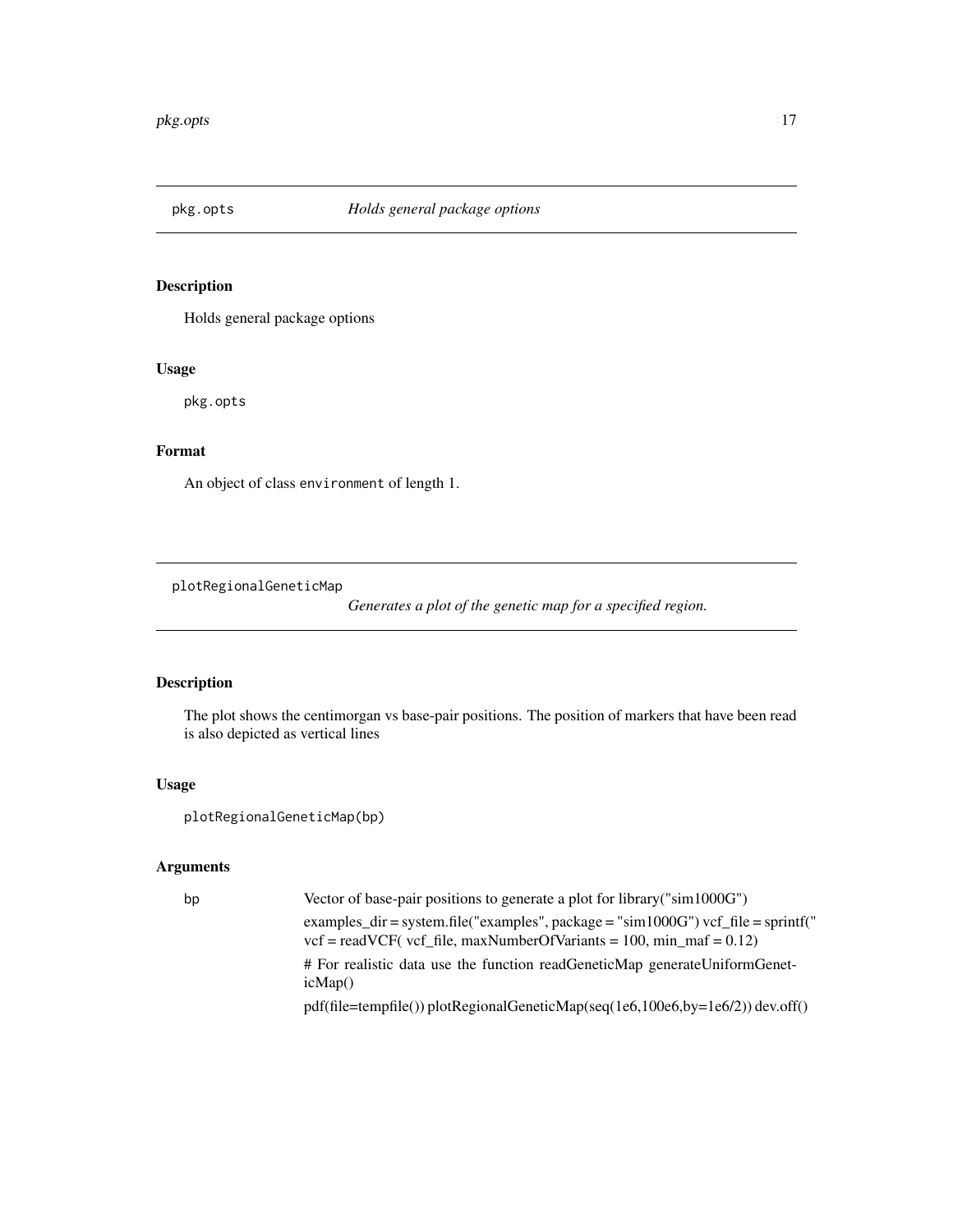<span id="page-17-0"></span>

Utility function that prints a matrix. Useful for IBD12 matrices.

#### Usage

printMatrix(m)

# Arguments

m Matrix to be printed

# Examples

printMatrix ( matrix(runif(16), nrow=4) )

| readGeneticMap | Reads a genetic map downloaded from the function downloadGenet-       |
|----------------|-----------------------------------------------------------------------|
|                | icMap or reads a genetic map from a specified file. If the argument   |
|                | filename is used then the genetic map is read from the correspond-    |
|                | ing file. Otherwise, if a chromosome is specified, the genetic map is |
|                | downloaded for human chromosome using grch37 coordinates.             |

# Description

The map must contains a complete chromosome or enough markers to cover the area that will be simulated.

# Usage

```
readGeneticMap(chromosome, filename = NA, dir = NA)
```
# Arguments

| chromosome | Chromosome number to download a genetic map for, or                     |
|------------|-------------------------------------------------------------------------|
| filename   | A filename of an existing genetic map to read from (default NA).        |
| dir        | Directory the map file will be saved (only if chromosome is specified). |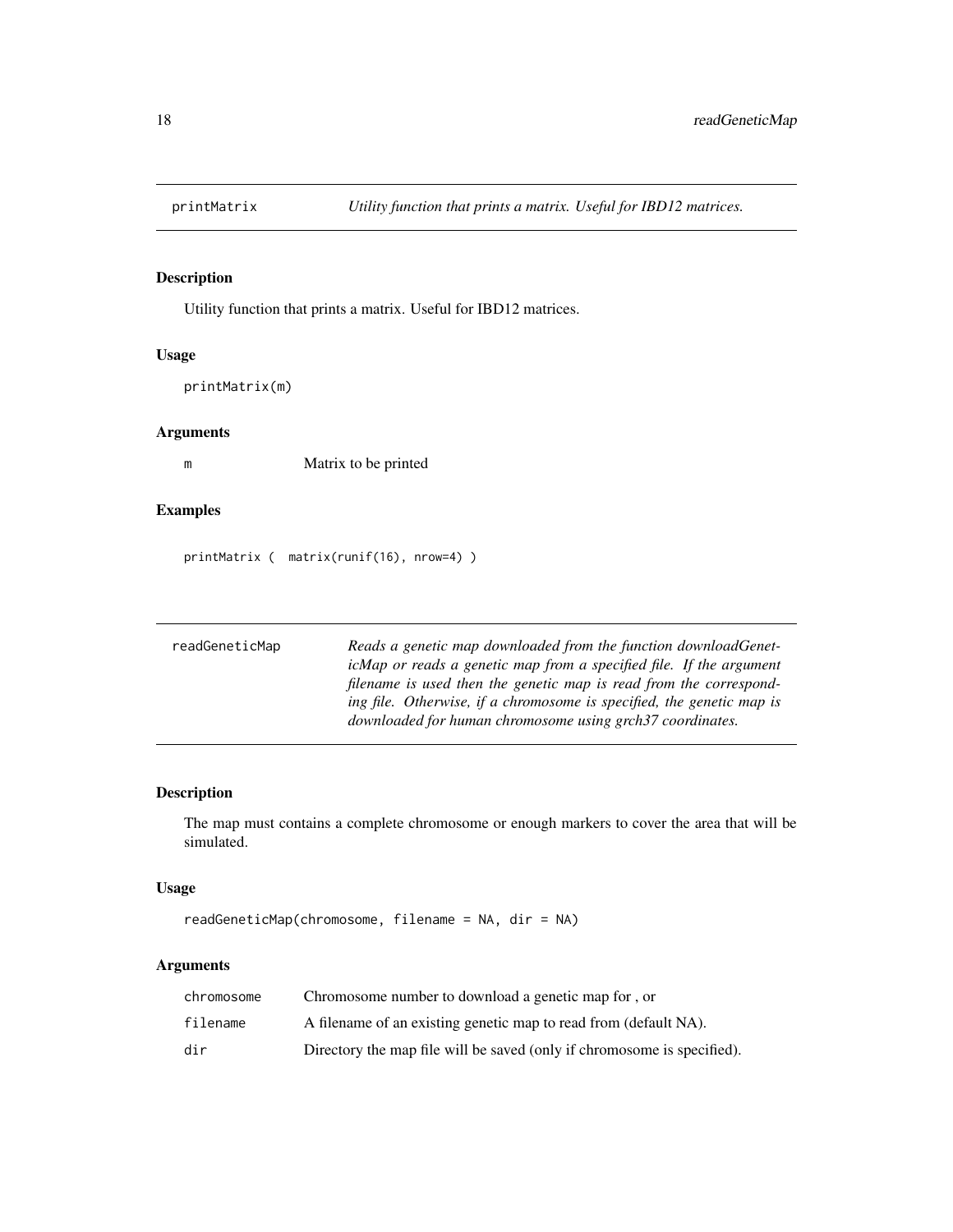# <span id="page-18-0"></span>Examples

```
readGeneticMap(chromosome = 22)
```
readGeneticMapFromFile

*Reads a genetic map to be used for simulations. The genetic map should be of a single chromosome and covering the extent of the region to be simulated. Whole chromosome genetic maps can also be used.*

# Description

The file must be contain the following columns in the same order: chromosome, basepaire, rate(not used), centimorgan

# Usage

```
readGeneticMapFromFile(filelocation)
```
# Arguments

filelocation Filename containing the genetic map

# Examples

## Not run:

fname = downloadGeneticMap(10)

```
cat("genetic map downloaded at :", fname, "\n")
readGeneticMapFromFile(fname)
```
## End(Not run)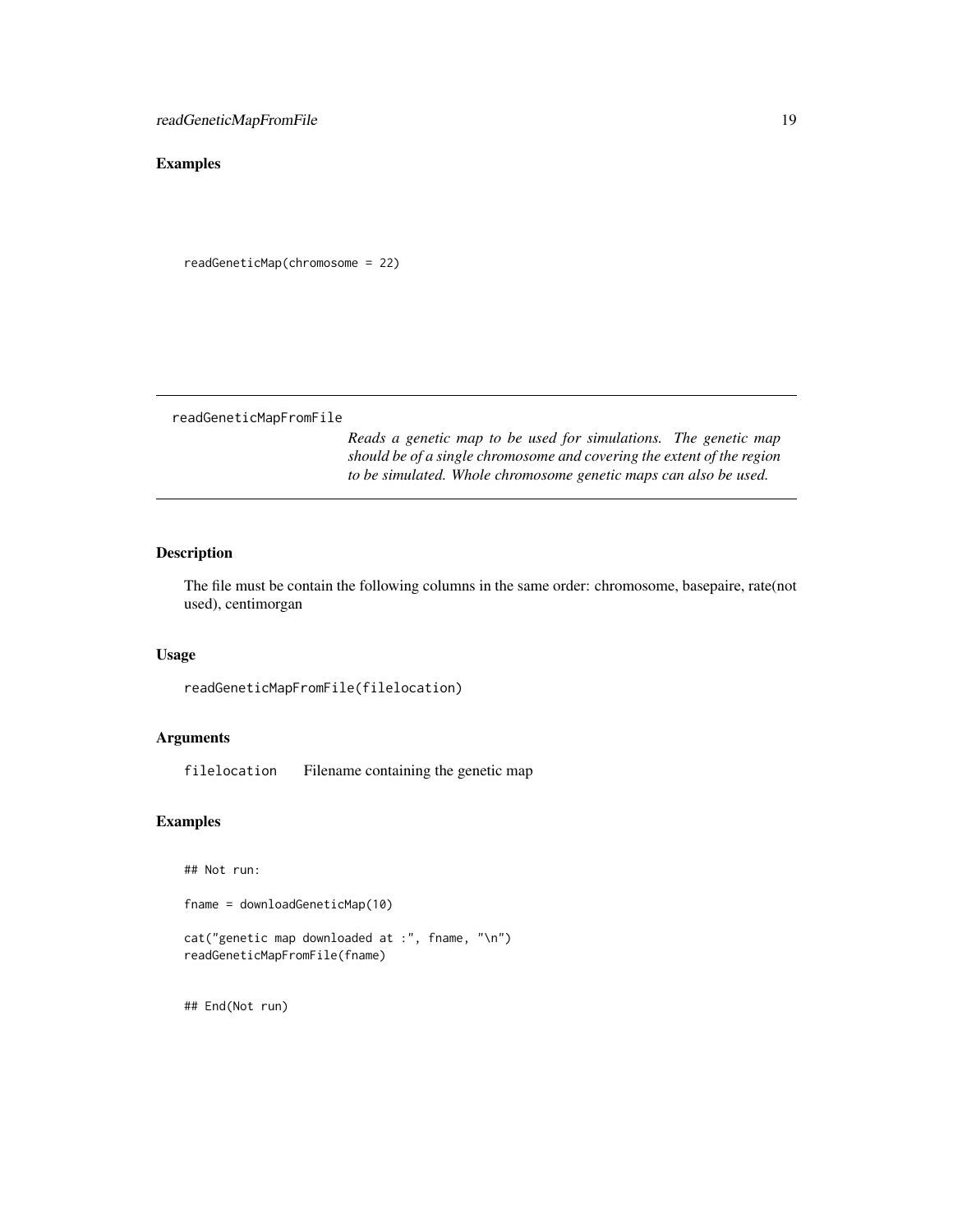<span id="page-19-0"></span>

Read a vcf file, with options to filter out low or high frequency markers.

#### Usage

```
readVCF(filename = "data.vcf", thin = NA, maxNumberOfVariants = 400,
 min_maf = 0.02, max_maf = NA, region_start = NA, region_end = NA)
```
# Arguments

| filename            | Input VCF file                                                             |  |
|---------------------|----------------------------------------------------------------------------|--|
| thin                | How much to thin markers                                                   |  |
| maxNumberOfVariants |                                                                            |  |
|                     | Maximum number of variants to keep from region                             |  |
| min_maf             | Minimum allele frequency of markers to keep. If NA skip min_maf filtering. |  |
| max_maf             | Maximum allele frequency of markers to keep. If NA skip max maf filtering. |  |
| region_start        | Extract a region from a vertifiles with this starting basepair position    |  |
| region_end          | Extract a region from a vcf files with this ending basepair position       |  |

# Value

VCF object to be used by startSimulation function.

```
examples_dir = system.file("examples", package = "sim1000G")
vcf_file = file.path(examples_dir,
  "region-chr4-93-TMEM156.vcf.gz")
vcf = readVCF( vcf_file, maxNumberOfVariants = 500 ,
               min\_maf = 0.02, max\_maf = NAstr(as.list(vcf))
```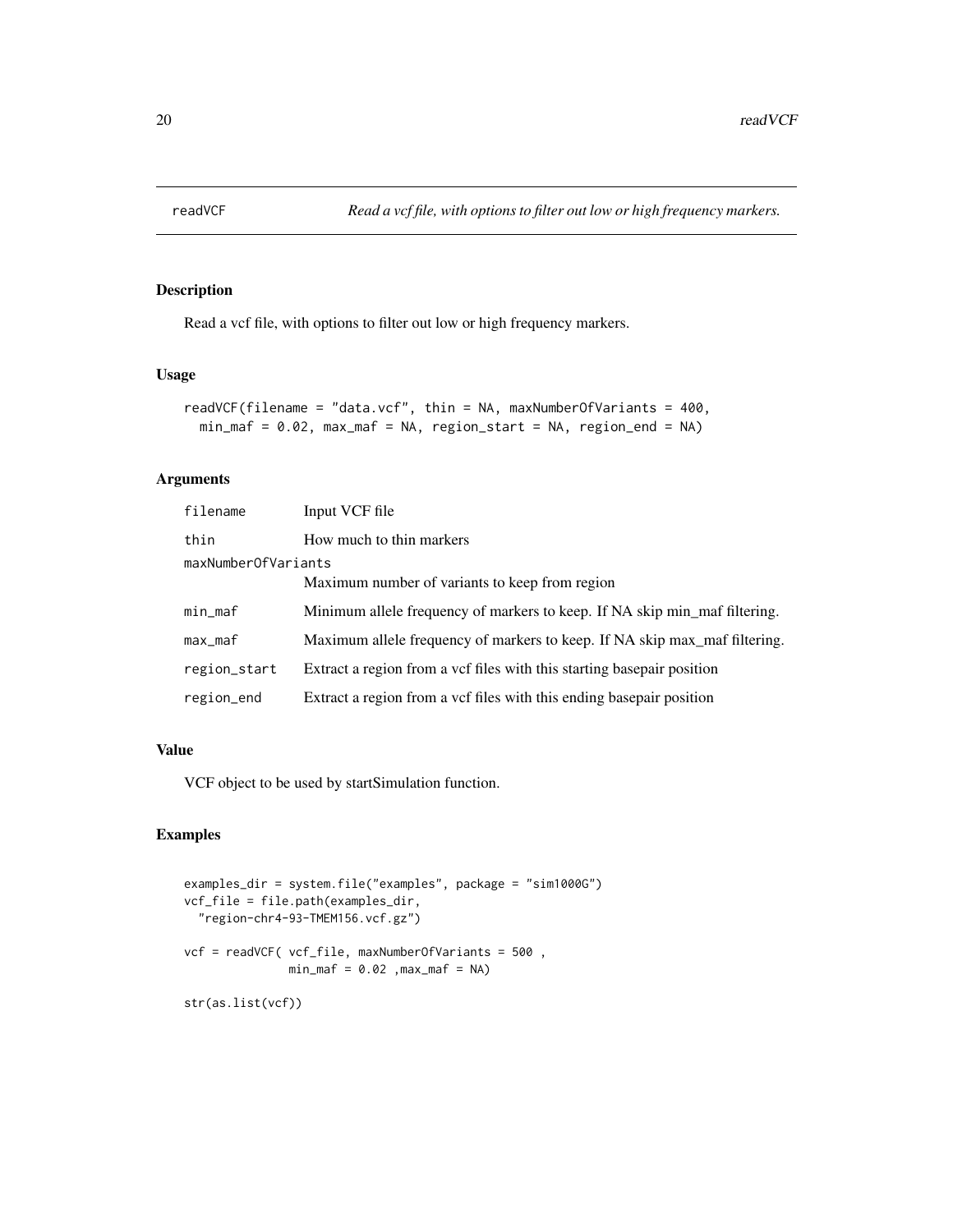<span id="page-20-0"></span>

Removes all individuals that have been simulated and resets the simulator.

#### Usage

resetSimulation()

# Value

nothing

# Examples

resetSimulation()

| retrieveGenotypes | Retrieve a matrix of simulated genotypes for a specific set of individual |
|-------------------|---------------------------------------------------------------------------|
|                   | IDs                                                                       |

# Description

Retrieve a matrix of simulated genotypes for a specific set of individual IDs

# Usage

```
retrieveGenotypes(ids)
```
# Arguments

ids Vector of ids of individuals to retrieve.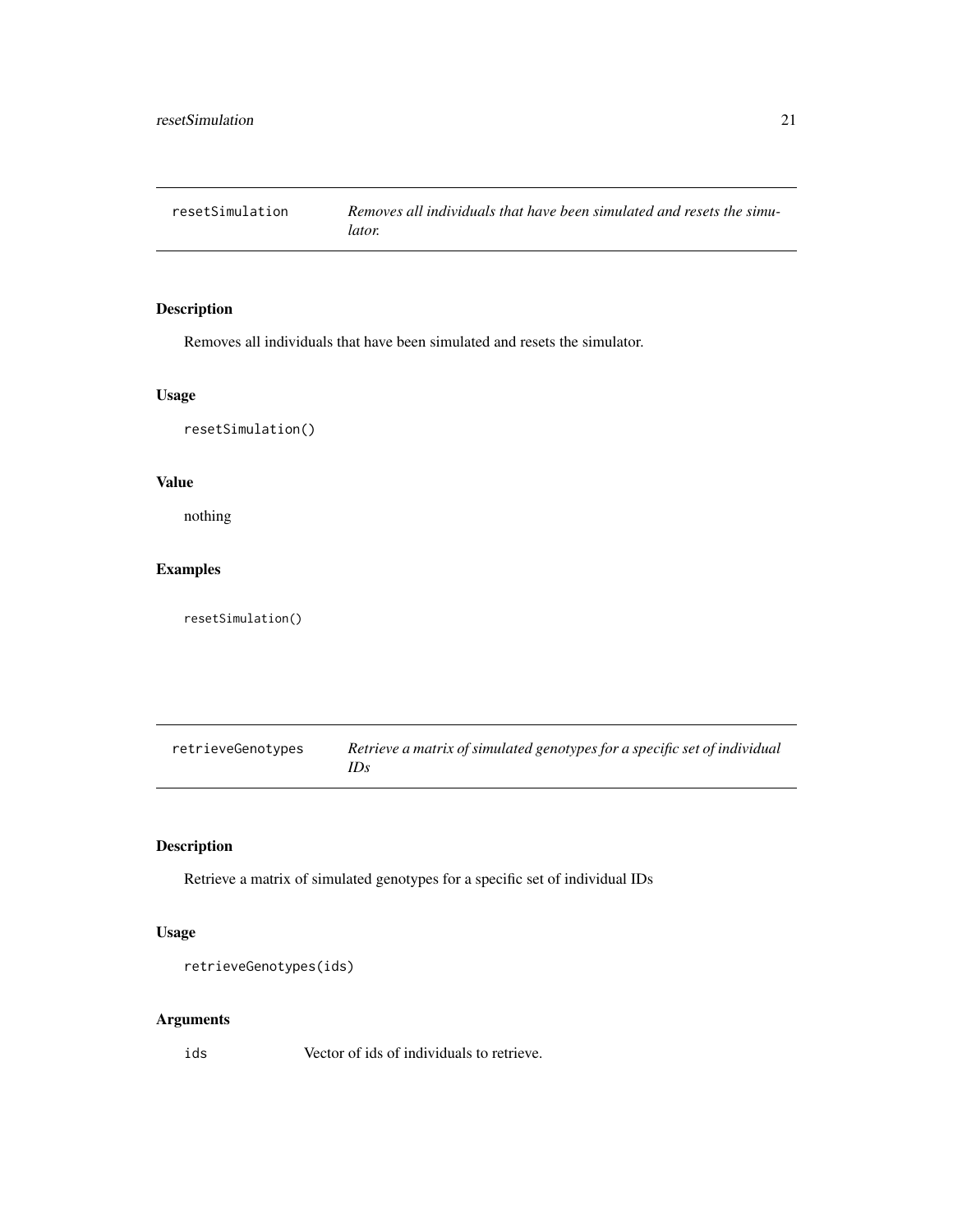# Examples

```
library("sim1000G")
```

```
examples_dir = system.file("examples", package = "sim1000G")
vcf_file = file.path(examples_dir, "region.vcf.gz")
vcf = readVCF( vcf_file, maxNumberOfVariants = 100 ,
               min\_maf = 0.12, max\_maf = NA
```
# For realistic data use the function downloadGeneticMap generateUniformGeneticMap()

startSimulation(vcf, totalNumberOfIndividuals = 200)

ped1 = newNuclearFamily(1)

```
retrieveGenotypes(ped1$gtindex)
```

| saveSimulation | Save the data for a simulation for later use. When simulating multiple |
|----------------|------------------------------------------------------------------------|
|                | populations it allows saving and restoring of simulation data for each |
|                | <i>population.</i>                                                     |

#### Description

Save the data for a simulation for later use. When simulating multiple populations it allows saving and restoring of simulation data for each population.

#### Usage

```
saveSimulation(id)
```
# Arguments

id Name the simulation will be saved as.

```
examples_dir = system.file("examples", package = "sim1000G")
vcf_file = file.path(examples_dir, "region.vcf.gz")
vcf = readVCF( vcf_file, maxNumberOfVariants = 100 ,
              min\_maf = 0.12, max\_maf = NA
```
<span id="page-21-0"></span>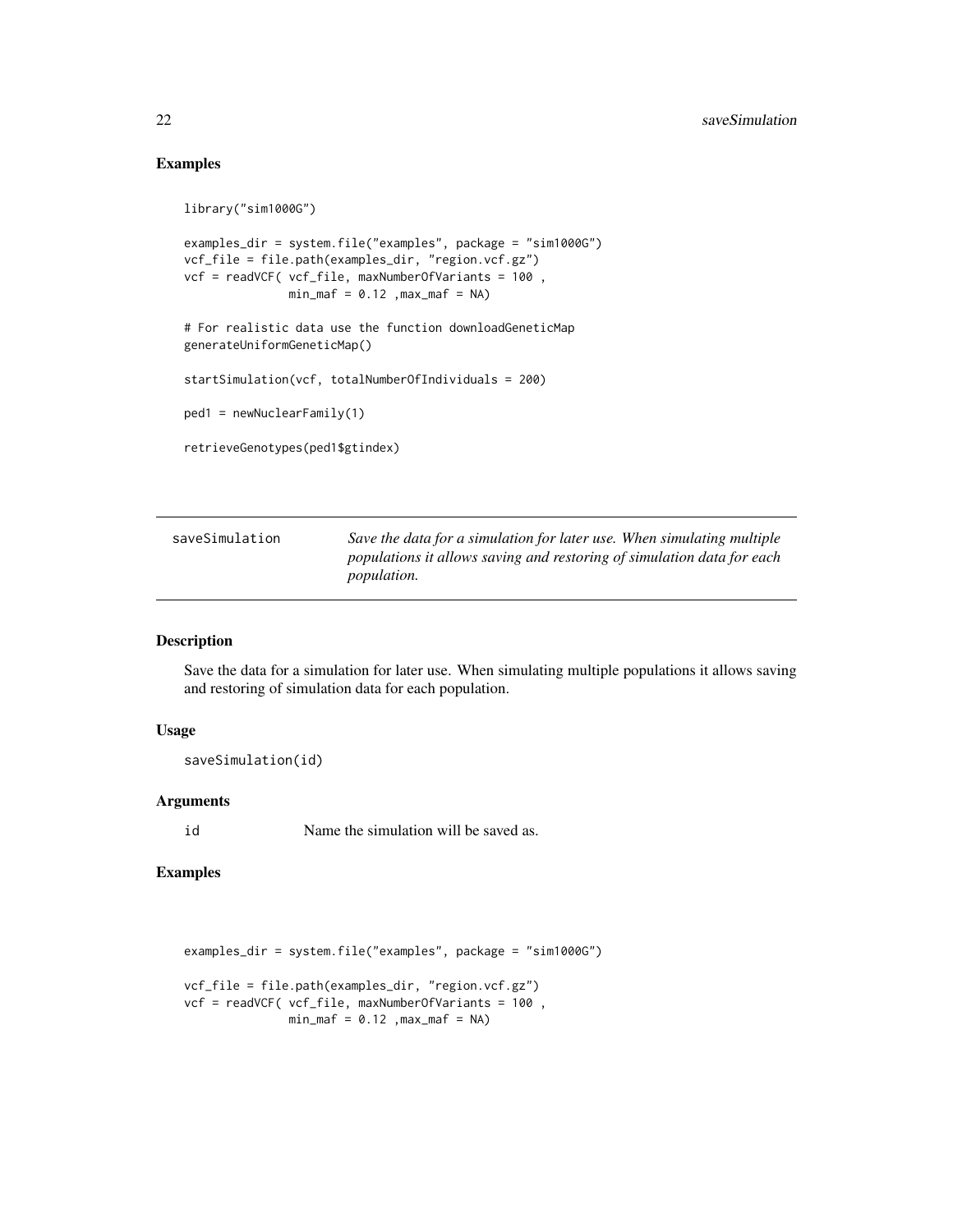#### <span id="page-22-0"></span>setRecombinationModel 23

```
# For realistic data use the functions downloadGeneticMap
generateUniformGeneticMap()
startSimulation(vcf, totalNumberOfIndividuals = 200)
ped1 = newNuclearFamily(1)
saveSimulation("sim1")
```
setRecombinationModel *Set recombination model to either poisson (no interference) or chisquare.*

# Description

Set recombination model to either poisson (no interference) or chi-square.

#### Usage

setRecombinationModel(model)

#### Arguments

model Either "poisson" or "chisq"

# Examples

```
generateUniformGeneticMap()
```
 $do_{plots} = 0$ 

```
setRecombinationModel("chisq")
if(do_plots == 1)hist(generateRecombinationDistances(100000),n=200)
```

```
setRecombinationModel("poisson")
if(do_plots == 1)hist(generateRecombinationDistances(100000),n=200)
```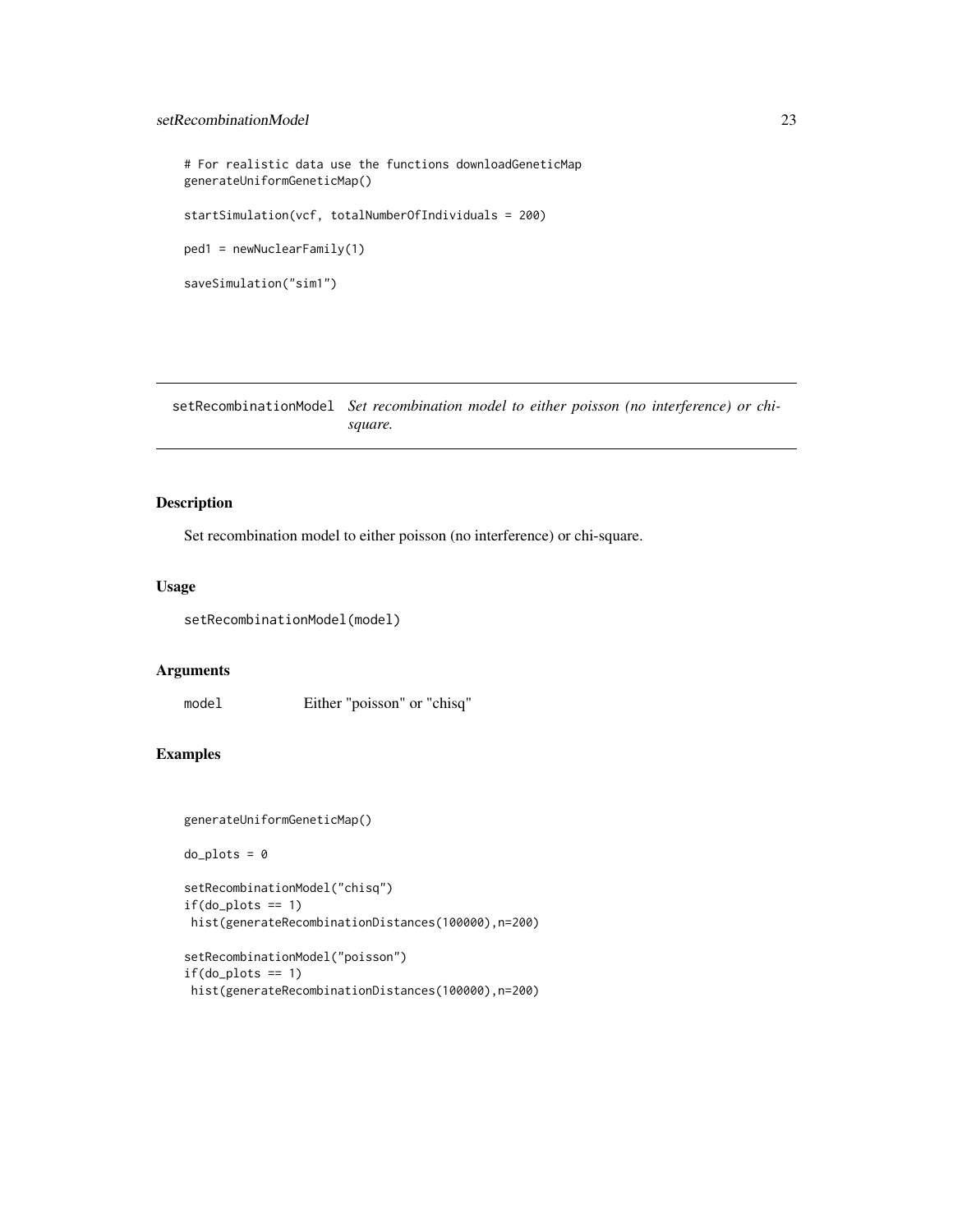<span id="page-23-0"></span>Holds data necessary for a simulation.

# Usage

SIM

# Format

An object of class environment of length 7.

| startSimulation | Starts and initializes the data structures required for a simulation. A |
|-----------------|-------------------------------------------------------------------------|
|                 | VCF file should be read beforehand with the function readVCF.           |

# Description

Starts and initializes the data structures required for a simulation. A VCF file should be read beforehand with the function readVCF.

# Usage

```
startSimulation(vcf, totalNumberOfIndividuals = 2000, subset = NA,
 randomdata = 0, typeOfGeneticMap = "download")
```
# Arguments

| vcf                      | Input vcf file of a region (can be .gz). Must contain phased data.                                                      |
|--------------------------|-------------------------------------------------------------------------------------------------------------------------|
| totalNumberOfIndividuals |                                                                                                                         |
|                          | Maximum Number of individuals to allocate memory for. Set it above the num-<br>ber of individuals you want to simulate. |
| subset                   | A subset of individual IDs to use for simulation                                                                        |
| randomdata               | If 1, disregards the genotypes in the vcf file and generates independent markers<br>that are not in LD.                 |
| type0fGeneticMap         |                                                                                                                         |
|                          | Specify whether to download a genetic map for this chromosome                                                           |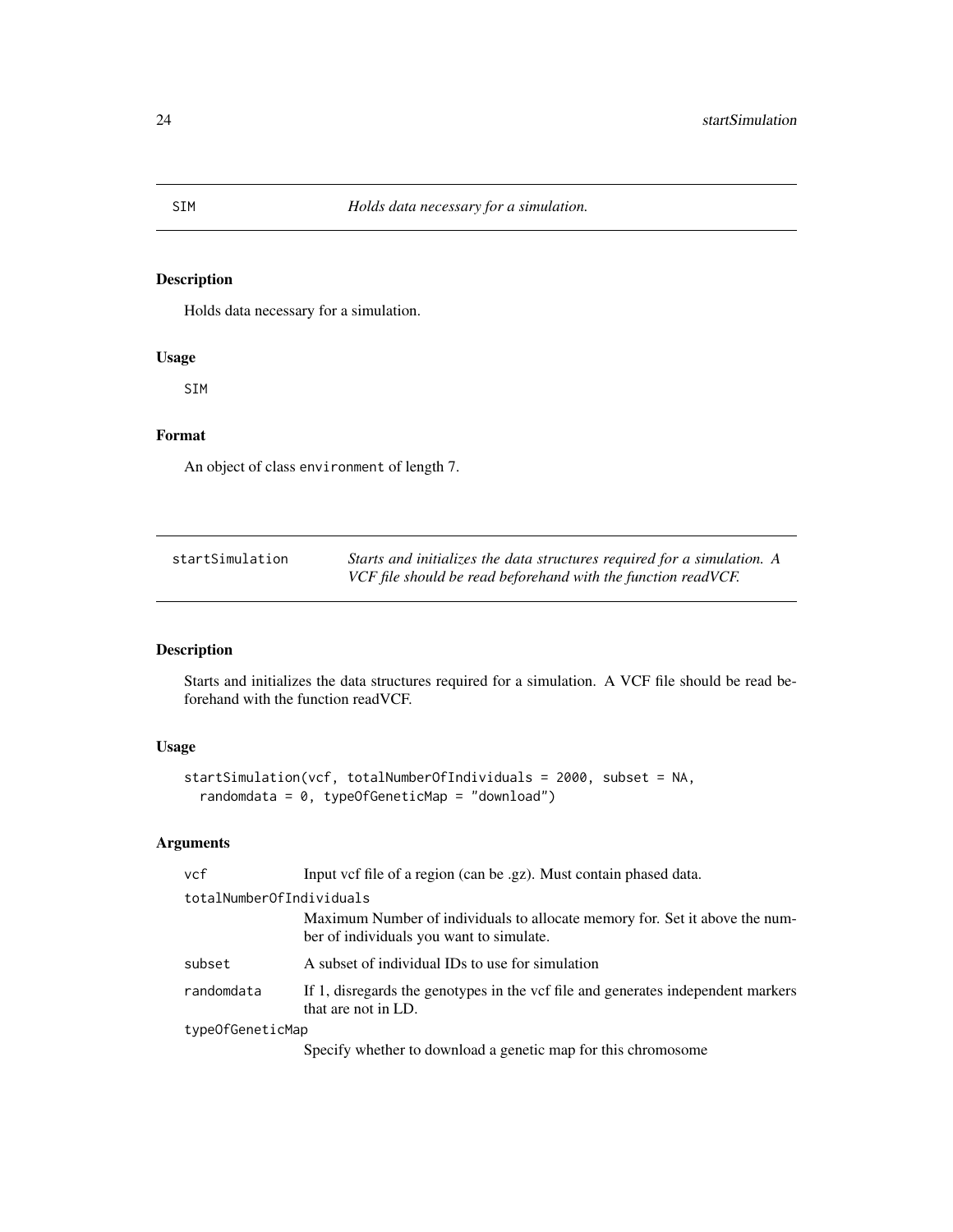#### <span id="page-24-0"></span> $\mathbf{s}$ ubset VCF 25

# Examples

```
library("sim1000G")
library(gplots)
examples_dir = system.file("examples", package = "sim1000G")
vcf_file = file.path(examples_dir, "region.vcf.gz")
vcf = readVCF( vcf_file, maxNumberOfVariants = 100)
genetic_map_of_region = system.file(
   "examples",
   "chr4-geneticmap.txt",
  package = "sim1000G"
\lambdareadGeneticMapFromFile(genetic_map_of_region)
pdf(file=tempfile())
plotRegionalGeneticMap(vcf$vcf[,2]+1)
dev.off()
startSimulation(vcf, totalNumberOfIndividuals = 200)
```
subsetVCF *Generate a market subset of a vcf file*

#### Description

Generate a market subset of a vcf file

#### Usage

```
subsetVCF(vcf, var_index = NA, var_id = NA, individual_id = NA)
```
#### Arguments

| vcf           | VCF data as created by function readVCF                                                                      |
|---------------|--------------------------------------------------------------------------------------------------------------|
| var_index     | index of number to subset. Should be in the range 11ength(vcf\$varid)                                        |
| var id        | id of markers to subset. Should be a selection from vcf\$varid. NA if no filtering<br>on id to be performed. |
| individual id | IDs of individuals to subset. Should be a selection from vcf\$individual_id                                  |

#### Value

VCF object to be used by startSimulation function.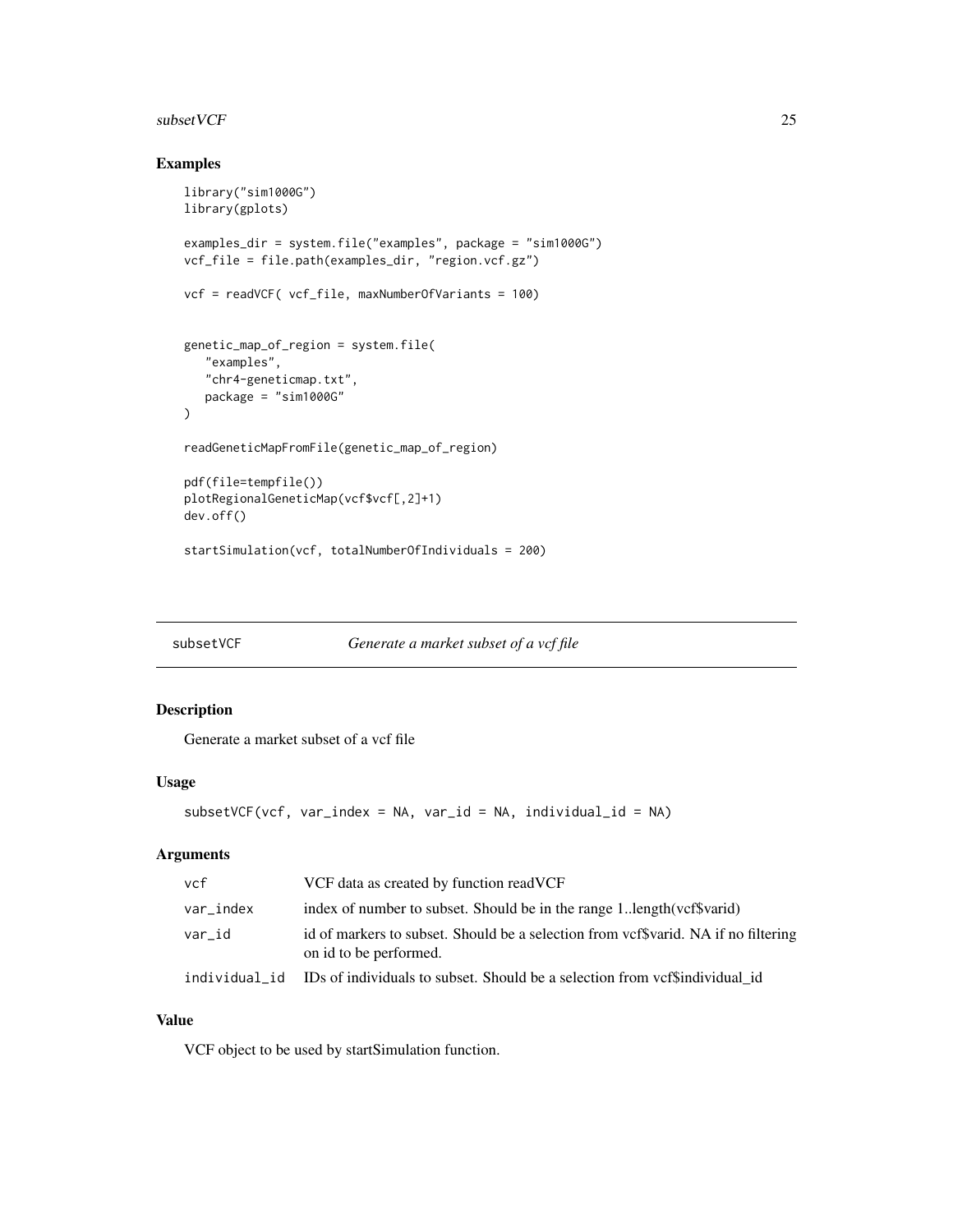# <span id="page-25-0"></span>Examples

```
examples_dir = system.file("examples", package = "sim1000G")
vcf_file = file.path(examples_dir, "region-chr4-93-TMEM156.vcf.gz")
vcf = readVCF( vcf_file, maxNumberOfVariants = 500 ,
              min\_maf = 0.02, max\_maf = NAvcf2 = subsetVCF(vcf, var_index = 1:50)
```
writePED *Writes a plink compatible PED/MAP file from the simulated genotypes*

#### Description

Writes a plink compatible PED/MAP file from the simulated genotypes

#### Usage

writePED(vcf, fam, filename = "out")

# Arguments

| vcf      | vef object used in simulation                                    |
|----------|------------------------------------------------------------------|
| fam      | Individuals / families to be written                             |
| filename | Basename of output files (.ped/.map will be added automatically) |